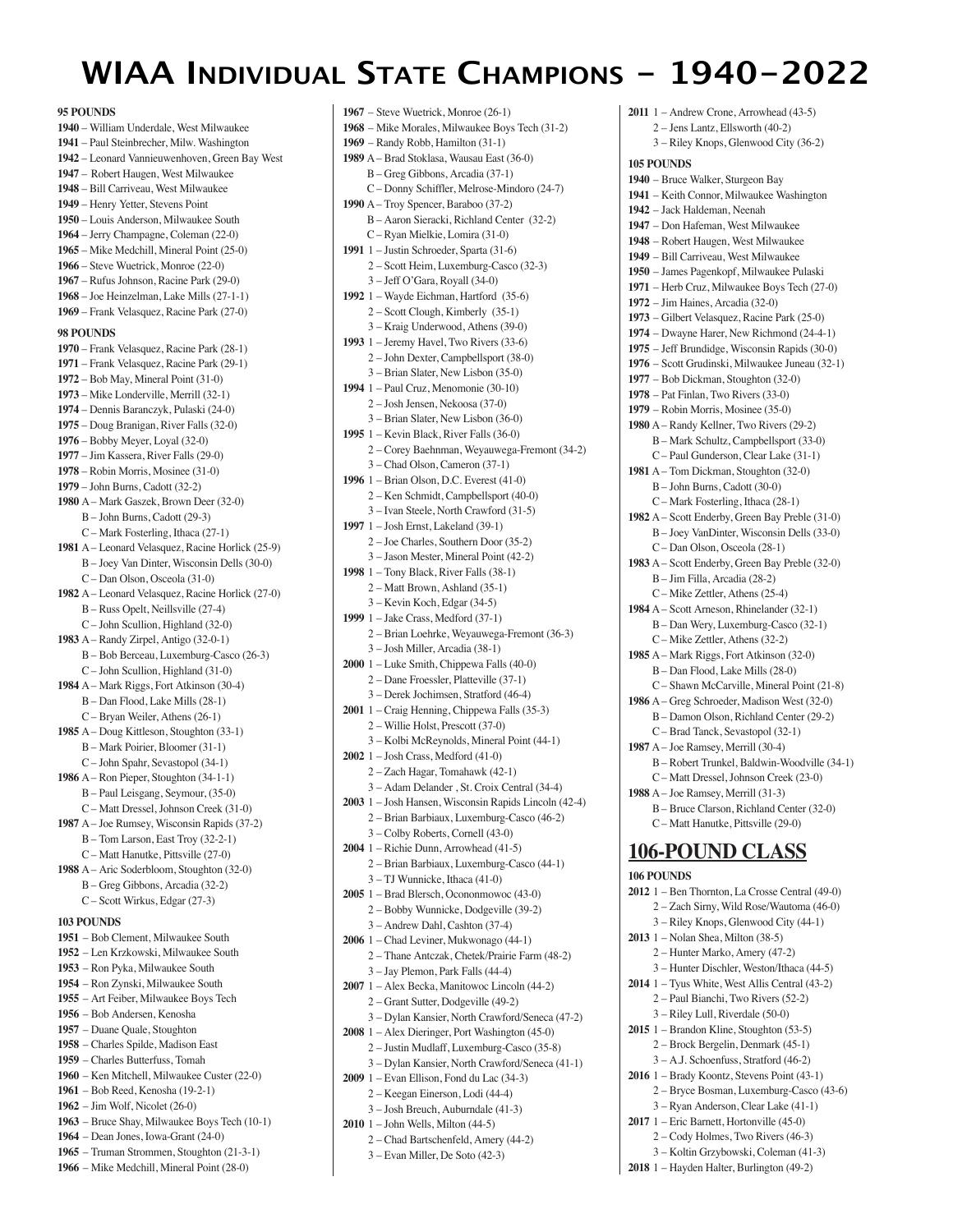- 2 Tommy Larson, East Troy (47-4) 3 – Ryan Anderson, Clear Lake (46-0) **2019** 1 – Nicolar Rivera, Stoughton (58-0) 2 – Blaine Brenner, Stanley-Boyd/Owen-With. (47-2) 3 – Tanner Gerber, Cameron (49-2) **2020** 1 – Greyson Clark, Kaukauna (47-6) 2 – Rhett Koenig, Prairie du Chien (52-6) 3 – Brayden Sonnentag, Cadott (39-1) **2021** 1 – Ben Bast, West Bend West (20-0) 2 – Easton Worachek, Luxemburg-Casco (20-0) 3 – Dawson Johnson, Cumberland (18-1) **2022** 1 – Brayten Casey, Menomonie (43-3) 2 – Charlie Meudt, Dodgeville (35-2) 3 – Jake Fitzpatrick, Aquinas (44-1) **107 POUNDS 1970** – Dennis Quinlan, Homestead (31-0) **112 POUNDS 1951** – James Pagenkopf, Milwaukee Pulaski **1952** – Ron Aussprung, Milwaukee Washington **1953** – Len Krzkowski, Milwaukee South **1954** – Tom Ripp, Madison East **1955** – Bob Landa, Racine Horlick **1956** – Clayton Haen, Sevastopol **1957** – Clayton Haen, Sevastopol **1958** – Jim Rank, Luxemburg **1959** – Ray Champagne, Coleman **1960** – Lavern Hack, Stoughton (18-2) **1961** – Ron Bessette, Wittenberg (21-0) **1962** – Sid Daly, Reedsburg (18-2-2) **1963** – Don Champagne, Coleman (19-0) **1964** – Rick Polakowski, Berlin (23-0) **1965** – Jack Stone, Berlin (24-0) **1966** – Jack Stone, Berlin (24-1) **1967** – Lonnie Woods, Racine Park (26-4) **1968** – Hector Cruz, Milwaukee Boys Tech (32-0) **1969** – James Abbott, Racine Park (28-0) **1971** – Harold Moore, Milwaukee West (22-2) **1972** – Bob Trapino, McFarland (31-1) **1973** – Bob Trapino, McFarland (31-0-1) **1974** – Dan O'Connell, Wisconsin Heights (32-0) **1975** – Lyle Hatfield, DeForest (30-2) **1976** – Nick Bell, Fond du Lac (32-0) **1977** – Chris Riska, Menasha (29-0) **1978** – Robert Morales, Milwaukee Tech (33-0-1) **1979** – Chuck Curwick, Waunakee (36-0) **1980** A – Jim Semrad, Waukesha South (34-0) B – Rick Ranallo, Cumberland (28-3) C – Bob Liss, Athens (26-2) **1981** A – Joe Enderby, Green Bay Preble (27-0) B – Dale Wilson, Richland Center (29-2) C – Mike Mueller, Prescott (20-0) **1982** A – Gary Von Haden, Tomah (30-1) B – Scott McLernon, Elkhorn (27-0) C – Bryon Mills, Iowa-Grant (31-0) **1983** A – Dan Marks, Oconomowoc (34-1) B – Joey Van Dinter, Wisconsin Dells (34-0) C – Kyle Lukasko, Edgar (30-1) **1984** A – Jim Hamel, Wisconsin Rapids (34-0) B – Barry Peterson, Black River Falls (27-6) C – Tony Schaaf, Mineral Point (30-1) **1985** A – Ed Arellano, Waupun (31-0-1) B – Arthur Demerath, Random Lake (30-0) C – Leif Lautenbach, Sevastopol (32-3) **1986** A – Dennis Hall, Hartford (36-0) B – Scott Vatland, Westby (32-0) C – John Spahr, Sevastopol (32-1) **1987** A – Jim Gruenwald, Greendale (31-1) B – Dan Miller, Mauston (33-5) C – Tony Newton, Belleville (26-1)
- **1988** A Brian Purtell, Hartford (39-1) B – Tom Larson, East Troy (34-1)
- C Eric Justus, Cedar Grove (33-0) **1989** A – Jere Hamel, Wisconsin Rapids (36-2-1) B – Rick Huspen, Campbellsport (36-1) C – Matt Hanutke, Pittsville (30-0) **1990** A – Rocco Marchionda, Fond du Lac (36-1) B – Scott Mathison, Holmen (30-6) C – Greg Gibbons, Arcadia (36-0) **1991** 1 – Troy Spencer, Baraboo (38-0) 2 – Tom Richie, Barron (30-0) 3 – Troy Ostrowski, Rosholt (33-1) **1992** 1 – Justin Schroeder, Sparta (28-2-1) 2 – Rob Karl, Auburndale (33-3) 3 – Trevor Hasenjager, Sevastopol (38-1) **1993** 1 – Chad Powell, Madison La Follette (33-1) 2 – Nick Wiegman, Cuba City (33-2) 3 – Kraig Underwood, Athens (42-3) **1994** 1 – John Zelinski, Whitnall (37-2) 2 – John Dexter, Campbellsport (32-0) 3 – Scott Hady, North Crawford (35-1) **1995** 1 – John Zelinski, Whitnall (40-0) 2 – Josh Jensen, Nekoosa (39-0) 3 – Brian Slater, New Lisbon (35-1) **1996** 1 – Kevin Black, River Falls (38-0) 2 – Luke Bailey, Richland Center (38-2) 3 – Brian Slater, New Lisbon (39-0) **1997** 1 – Kevin Black, River Falls (39-0) 2 – Ken Schmidt, Campbellsport (37-3) 3 – Shane Pionkowski, Amherst (37-1) **1998** 1 – Davey Starks, Stoughton (39-0) 2 – Casey Johnson, Chetek/Prairie Farm (37-1) 3 – Jason Mester, Mineral Point (40-1) **1999** 1 – Tony Black, River Falls (39-1) 2 – Mark Matzek, Ellsworth (34-5) 3 – Mike Brueggen, Cashton/ Brookwood (38-3) **2000** 1 – Jesse Mulder, Stoughton (37-0) 2 – Zach Menne, Richland Center (33-7) 3 – Josh Miller, Arcadia (38-4) **2001** 1 – Luke Smith, Chippewa Falls (38-0) 2 – Ara Engeset, Ellsworth (33-5) 3 – Josh Miller, Arcadia (43-1) **2002** 1 – Jordan Crass, Medford (41-0) 2 – Kelly Bires, Mauston (34-8) 3 – Jesse Mata, Tri-County (29-4) **2003** 1 – Scott Sigmund, D.C. Everest (37-8) 2 – Kelly Bires, Mauston (37-3) 3 – Cory Sokol, Mineral Point (45-3) **2004** 1 – Josh Hansen, Wisconsin Rapids Lincoln (46-3) 2 – Kyle Reeve, Wisconsin Heights (42-0) 3 – Chris Klister, Wrightstown (45-2) **2005** 1 – Josh Hansen, Wisconsin Rapids Lincoln (45-0) 2 – Brian Barbiaux, Luxemburg-Casco (37-2) 3 – Greg Sonnentag, Cadott (37-4) **2006** 1 – Josh Chappa, Wisconsin Rapids Lincoln (43-4) 2 – Bobby Wunnicke, Dodgeville (43-0)**\*** 3 – Andrew Dahl, Cashton (49-1) **2007** 1 – Chad Leviner, Mukwonago (44-1) 2 – Thane Antczak, Chetek/Prairie Farm (44-1) 3 – Jay Plemon, Park Falls (50-2) **2008** 1 – Jesse Thielke, Germantown (46-0) 2 – Grant Sutter, Dodgeville (43-3) 3 – John Junk, Mishicot (43-7)
- **2009** 1 Torin Boernke, Marshfield (44-1) 2 – Jordan Poirier, Bloomer (44-5) 3 – Justin Mudlaff, Random Lake (53-1)
- **2010** 1 Ryan McQuade, Appleton West (47-1) 2 – Hunter Weber, Marshall (48-1)
	- 3 Cody See, Westby (42-2)
- **2011** 1 Izzy Balsiger, Chippewa Falls (41-2)
	- 2 Brett Buechler, Wrightstown (39-7)
	- 3 Chett Birr, Coleman (34-7)
- **\*** Opponent forfeited title having been declared ineligible

### **113-POUND CLASS**

| <b>113 POUNDS</b>                                 |
|---------------------------------------------------|
| 2012 1 – Robert Lee, Kaukauna (46-6)              |
| 2 - Jens Lantz, Ellsworth (37-0)                  |
| 3 - Deven Walrack, Mineral Point (39-3)           |
| 2013 1 - Bill Prochniewski, Waukesha South (47-2) |
|                                                   |
| 2 - JJ McClelland, Viroqua (48-2)                 |
| 3 – Kal Gerber, Cameron (47-0)                    |
| 2014 1 - Noah Rosado, Port Washington (41-4)      |
| 2 - Hunter Marko, Amery (27-1)                    |
| 3 - Hunter Dischler, Weston/Ithaca (45-2)         |
| 2015 1 - Airk Furseth, Janesville Craig (45-0)    |
| 2 - Paul Bianchi, Two Rivers (51-0)               |
|                                                   |
| 3 - Jeremy Schoenherr, Stratford (42-2)           |
| $2015$ 1 – Airk Furseth, Janesville Craig (45-0)  |
| 2 - Paul Bianchi, Two Rivers (51-0)               |
| 3 - Jeremy Schoenherr, Stratford (42-2)           |
| 2016 1 - Dylan Koontz, Stevens Point (44-0)       |
| 2 – Brock Bergelin, Denmark (43-1)                |
|                                                   |
| 3 - Riley Lull, Fennimore (43-5)                  |
| 2017 1 - Dalton Shea, Milton (44-7)               |
| 2 - Bryce Bosman, Luxemburg-Casco (48-3)          |
| 3 - Caleb Gross, Coleman (39-3)                   |
| 2018 1 - Eric Barnett, Hortonville (46-0)         |
| 2 - Matty Bianchi, Two Rivers (43-6)              |
|                                                   |
| 3 - Koltin Grzybowski, Coleman (45-2)             |
| 2019 1 - Cody Minor, Ashwaubenon (44-1)           |
| 2 - Tommy Larson, East Troy (45-3)                |
| 3 - Koltin Grzybowski, Coleman (43-2)             |
| 2020 1 - Justin Groshek, Stevens Point (46-0)     |
| 2 - Caleb Meunier, Winneconne (47-1)              |
| 3 - Tanner Gerber, Cameron (48-1)                 |
|                                                   |
| 2021 1 - Noah Tonsor, Slinger (23-0)              |
| 2 - Rhett Koenig, Prairie du Chien (21-1)         |
| 3 - Nolan McKittrick, Royall (20-0)               |
| 2022 1 - Preston Spray, Wisconsin Rapids (51-2)   |
|                                                   |
|                                                   |
| 2 - Reid Spurley, Dodgeville (44-0)               |
| 3 - Co'Ji Campbell, Kenosha St. Joseph (32-0)     |
|                                                   |
| <b>115 POUNDS</b>                                 |
|                                                   |
| 1940 – Richard Kuster, Milwaukee Washington       |
| 1941 - John DeWitte, West Milwaukee               |
| 1942 - Keith Conner, Milwaukee Washington         |
| 1947 - Larry Carriveau, West Milwaukee            |
| 1948 - Vince Tomasino, Milwaukee South            |
| 1949 - Robert Mau, Stevens Point                  |
|                                                   |
| 1950 - Loren Giese, Stevens Point                 |
| 1970 - Bill West, Kenosha Tremper (20-0-1)        |
| 119 POUNDS                                        |
| 1971 – Keith Stribling, Hamilton (26-0)           |
|                                                   |
| 1972 – Steve LaCount, Pulaski (31-0)              |
| 1973 – Don Abbott, Racine Case (27-0)             |
| 1974 – Mike Breininger, Richland Center (31-1)    |
| 1975 – Dwayne Harer, New Richmond (30-0)          |
| $1976$ – Guy Gibney, Oregon $(28-2)$              |
|                                                   |
| 1977 - Jim Mathias, Greendale (31-0)              |
| 1978 - Tony Velasquez, Racine Horlick (27-0)      |
| 1979 – Robert Morales, Milwaukee Tech (29-2)      |
| 1980 A - Gary Cain, Ellsworth (29-2)              |
| B - Chuck Curwick, Waunakee (31-0)                |
| C – Gene Spellman, Pecatonica (28-5)              |
|                                                   |
| 1981 A - Jim Semrad, Waukesha South (31-0)        |
| B - Jay Schoenback, Wisconsin Dells (28-2)        |
| C – Gene Spellman, Pecatonica (26-0)              |
| 1982 A - Jeff Semrad, Waukesha South (30-0)       |
| B - Jim Urlaub, Neillsville (31-0                 |
| C - Jeff Skarda, North Crawford (25-1)            |

 B – Scott McLernon, Elkhorn (29-0) C – Scott Schooley, Pittsville (25-5-1) **1984** A – Pat Ingold, Bay Port (35-1)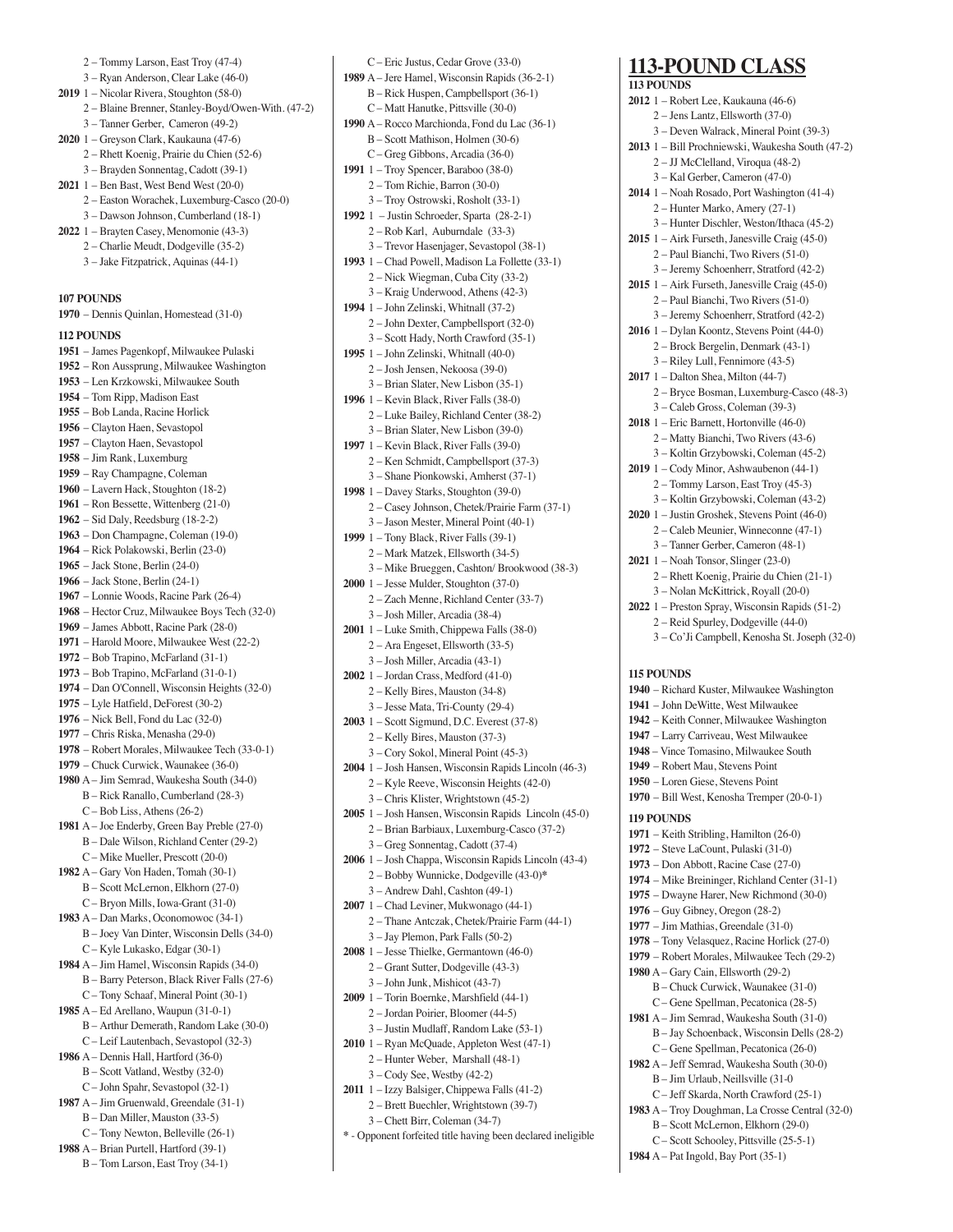B – Mike Luther, River Valley (29-3) C – Mark Laufenberg, Highland (30-0) **1985** A – Jim Hamel, Wisconsin Rapids (34-0) B – Bob Berceau, Luxemburg-Casco (28-3) C – Don Stoll, Coleman (31-1) **1986** A – Tim McAllister, Bay Port (26-1) B – Jerry Michael, Sheboygan Falls (30-0) C – Don Stoll, Coleman (30-0) **1987** A – Jeff Bubolz, Wisconsin Rapids (38-0) B – Mark Poirier, Bloomer (34-1) C – Mark McQuade, Boscobel (30-6) **1988** A – Dennis Hall, Hartford (35-1) B – Jason Knuth, Howards Grove (33-2) C – Matt Dressel, Johnson Creek (27-0) **1989** A – Corey Ricco, Shorewood (35-0) B – Mike McCartney, Westfield (31-1) C – Troy Szydel, Athens (30-3) **1990** A – Mike Meunier, Manitowoc (39-1) B – Scott Thurber, Nekoosa (30-6) C – Matt Hanutke, Pittsville (31-0) **1991** 1 – Rocco Marchionda, Fond du Lac (38-0) 2 – Kevin Guilette, Southern Door (32-0) 3 – Mike Zinkowich, Athens (31-4) **1992** 1 – Troy Spencer, Baraboo (37-0) 2 – Rome Seifert, OsseoFairchild/Augusta (32-1) 3 – Dan Schooley, Pittsville (32-0) **1993** 1 – Brent Henschel, West Bend East (39-0) 2 – Ryan Breininger, Richland Center (30-3) 3 – Luke Thorson, North Crawford (35-4) **1994** 1 – Nick Wegman, Cuba City/SW/Benton (29-2) 2 – Eric Torkelson, Adams-Friendship (26-1) 3 – Kraig Underwood, Athens (41-1) **1995** 1 – Doug Sommers, Hamilton (31-3) 2 – John Dexter, Campbellsport (38-0) 3 – Scott Hady, North Crawford (37-0) **1996** 1 – Josh Habeck, D.C. Everest (38-3) 2 – Eric Torkelson, Adams-Friendship (33-1) 3 – Kurt Mattek, Cedar Grove (29-1) **1997** 1 – Jason Strupp, Hartford (34-3) 2 – Tyler Roethle, Palmyra-Eagle (41-0) 3 – Maja Casey, Elmwood/Plum City (32-0) **1998** 1 – Kevin Black, River Falls (38-0) 2 – Mark McCartney, Westfield (32-1) 3 – Ivan Steele, North Crawford (34-2) **1999** 1 – Joe Henning, Chippewa Falls (38-2) 2 – Matt Pell, Luxemburg-Casco (40-3) 3 – Cole Wunnicke, Ithaca (32-0) **2000** 1 – Joe Vanevenhoven, Kaukauna (41-0) 2 – Jeremy Gunderson, Ellsworth (40-1) 3 – Tony Turner, Spring Valley (37-1) **2001** 1 – Travis Tritz, Wisconsin Rapids Lincoln (40-2) 2 – Zack Kempf, Stanley-Boyd (33-2) 3 – Scott Schramm, Crivtiz (39-0) **2002** 1 – Josh Wagner, Milton (21-0) 2 – Willy Holst, Prescott (37-1) 3 – Josh Miller, Arcadia (41-3) **2003** 1 – Josh Crass, Medford (47-0) 2 – Mike Rohowetz, River Valley (38-4) 3 – Travis Grawin, Royall (37-1) **2004** 1 – Corey Binger, Monroe (37-4) 2 – Eric Metzler, Luxemburg-Casco (42-0) 3 – Adam Delander, St. Croix Central (41-1) **2005** 1 – Justin Wickersham, Beaver Dam (34-1) 2 – Kyle Reeve, Wisconsin Heights (49-2) 3 – Chris Klister, Wrightstown (46-0) **2006** 1 – Jared Jaminski, Wisconsin Rapids Lincoln (42-4) 2 – TJ Wunnicke, Dodgeville (47-0) 3 – Troy Clements, Kickapoo/La Farge (44-2) **2007** 1 – Josh Chappa, Wisconsin Rapids Lincoln (44-2) 2 – Bobby Wunnicke, Dodgeville (50-0) 3 – Greg Sonnentag, Cadott (49-1) **2008** 1 – Martino Balsiger, Chippewa Falls (40-4)

- 2 Charlie Wanty, Waupaca (41-3)
- 3 Andrew Dahl, Cashton (49-2) **2009** 1 – Shane McQuade, Appleton West (47-1) 2 – Jarod Donar, Cuba City/Southwestern (46-0) 3 – Bubba Gudis, Bruce/Weyerhaeuser (45-1) **2010** 1 – Justin Enderby, Pulaski (49-0) 2 – Joseph Her, Two Rivers (38-5) 3 – Corey Hodowanic, Cornell/Gilmanton (43-2) **2011** 1 – Ryan McQuade, Appleton West (46-0) 2 – Hunter Weber, Marshall (55-0) 3 – Nathaniel Behnke, Bruce (45-2) **120-POUND CLASS 120 POUNDS 1951** – Lee Schaefer, Milwaukee South **1952** – Loren Giese, Stevens Point **1953** – Dick Hammes, Madison West **1954** – Ken Zynski, Milwaukee South **1955** – Jim Lowe, Racine Horlick **1956** – Dave Hamel, Wisconsin High **1957** – Jim White, Coleman **1958** – Ray Hammel, Wisconsin High **1959** – Orrin Scott, Milwaukee Pulaski **1960** – Gary Berg, Wisconsin Rapids (23-1) **1961** – Dick Berndt, Reedsburg (20-0) **1962** – Joe Semrad West Allis Hale (26-0) **1963** – Lynn Hoida, Coleman (23-1) **1964** – Steve Potter, Madison East (28-0) **1965** – Ted Stephens, New Richmond (24-1) **1966** – Ted Stephens, New Richmond (29-0) **1967** – Mike Medchill, McFarland (33-0) **1968** – Tom Glass, Ellsworth (28-2) **1969** – Charles Webster, Ellsworth (24-3) **2012** 1 – Colin Baine, Wausau West (46-6) 2 – Jack Pearce, Ashland (49-1) 3 – Austin Loos, Oshkosh Lourdes (47-6) **2013** 1 – Josh Bird, Burlington (44-4) 2 – Jens Lantz, Ellsworth (43-5) 3 – Cole Martin, Lancaster (51-4) **2014** 1 – Ben Thornton, La Crosse Central (50-0) 2 – Tepra Wright, Wisconsin Lutheran (44-2) 3 – Kal Gerber, Cameron (45-2) **2015** 1 – Nathan Smith, Mukwonago (40-3) 2 – Sam Stuhl, Prescott (37-6) 3 – Alston Nutter, Fennimore (50-1) **2016** 1 – Ty Lee, Kaukauna (46-6) 2 – Paul Bianchi, Two Rivers (53-0) 3 – A.J. Schoenfuss, Stratford (50-3) **2017** 1 – Keegan O'Toole, Arrowhead (40-4) 2 – Brock Bergelin, Denmark (37-1) 3 – A.J. Schoenfuss, Stratford (37-5) **2018** 1 – Hunter Lewis, Stoughton (53-4) 2 – Isaac Wiegel, Belmont/Platteville (46-4) 3 – Caleb Gross, Coleman (47-1) **2019** 1 – Vacated by ineligible wrestler 2 – Jacek Nickowski, Baldwin-Woodville (38-0) 3 – Cian Fischer, Weyauwega-Fremont (47-0) **2020** 1 – Nicolar Rivera, Stoughton (51-0) 2 – Blaine Brenner, Stanley-Boyd/Owen-Withee (45-0) 3 – Cash Stewart, Poynette (44-1) **2021** 1 – Alec Hunter, Oshkosh West (19-0) 2 – Brody Hart, Winneconne (21-0) 3 – Brayden Sonnentag, Cadott (20-0) **2022** 1 – Shane Corrigan, De Pere (51-0) 2 – Danny Heiser, Evansville (52-4) 3 – Dawson Johnson, Cumberland (48-0) **123 POUNDS**

**1970** – Mark Poull, Port Washington (32-0)

#### **125 POUNDS**

- **1940** Lowell Oberly, Milwaukee Washington
- **1941** Don Nettesheim, Milwaukee Washington
- **1942** William Martin, Milwaukee Washington
- **1947** Larry Nelson, Milwaukee South

**1948** – Don Hafeman, West Milwaukee **1949** – Joseph Schaefer, MIlwaukee South **1950** – Norman Edwards, Beloit **1989** A – Dan Schumacher, Port Washington (36-0) B – Adam Patros, Holmen (35-2) C – Corey Georgeson, Riverdale (32-6) **1990** A – Dave Gause, Wisconsin Rapids (39-0) B – Mike McCartney, Westfield (34-2) C – Troy Szydel, Athens (35-1-1) **1991** 1 – Greg Sewall, Fond du Lac (37-1) 2 – Pete Kosloski, Mosinee (34-2) 3 – Mitch Marohl, Athens (33-4-1) **1992** 1 – Eric Jetton, La Crosse Central (37-0) 2 – Ryan Kutz, Lodi (33-0) 3 – Jeremy Brunke, Athens (38-2-2) **1993** 1 – Greg Schmidt, D.C. Everest (37-1) 2 – Jerin Zander, Mount Horeb (34-1) 3 – Peter Rogers, Oostburg (36-0) **1994** 1 – Andy Reget, Holmen (35-2) 2 – Jerin Zander, Mount Horeb/Barneveld (34-0) 3 – Shawn Maye, Coleman (37-1) **1995** 1 – Matt Olson, Cuba City/Benton/SW (38-1) 2 – Travis Lamers, Little Chute (34-0) 3 – Kraig Underwood, Athens (41-3) **1996** 1 – Dale Ninneman, Wisconsin Rapids (32-6) 2 – Matt Olson, Cuba City/Benton/Southwestern (32-0) 3 – Scott Hady, North Crawford (33-1) **1997** 1 – Josh Habeck, D.C. Everest (41-1) 2 – Luke Bailey, Richland Center (38-4) 3 – Matt Chambers, Arcadia (37-4) **1998** 1 – Brad Russell, Kettle Moraine (40-0) 2 – Shawn Verhulst, Loyal/Greenwood (36-4) 3 – Matt Natzke, Athens (39-7) **1999** 1 – Spencer Dominguez, Waukesha No. (38-1) 2 – Brady Holtz, Oconto Falls (44-3) 3 – Jason Mester, Mineral Point (46-0) **2000** 1 – Phil Bronsteatter, Wausau West (42-1) 2 – Mark Matzek, Ellsworth (35-5) 3 – Cole Wunnicke, Ithaca (26-0) **2001** 1 – O'Bryan Mungon, Milw. Pulaski/Arts/Grand Ave. (39-1) 2 – Justin Murphy, Prescott (38-2) 3 – Tony Turner, Spring Valley (38-0) **2002** 1 -- Travis Tritz, Wisconsin Rapids Lincoln (41-1) 2 -- Justin Schmidt, Campbellsport (39-3) 3 -- Scott Schramm, Crivitz (39-0) **2003** 1 – Jordan Crass, Medford (46-0) 2 – Jake Lewis, Amery (32-2) 3 – Derek Coorough, Hillsboro (39-3) **2004** 1 – Matthew Lentz, West Allis Central (45-1) 2 – Josh Crass, Medford (50-0) 3 – Travis Grawin, Royall (37-1) **2005** 1 – Sergio Mireles, DeForest (31-1) 2 – Eric Metzler, Luxemburg-Casco (37-0) 3 – Casey Klister, Wrightstown (44-2) **2006** 1 – Nick Hucke, Arrowhead (38-10) 2 – Nick Hagar, Tomahawk (49-3) 3 – Alex Dahl, Cashton (49-0) **2007** 1 – Jared Jaminski, Wisconsin Rapids Lincoln (43-3) 2 – Jordan Foy, Ellsworth (41-2) 3 – Josh Malott, Darlington (41-2) **2008** 1 –Anthony VandeHei, Hortonville (36-2) 2 – Bobby Wunnicke, Dodgeville (46-1) 3 – Justin Pollack, New Lisbon (44-1) **2009** 1 – Jesse Thielke, Germantown (43-1) 2 – Zach Zehner, Tomahawk (49-1) 3 – Justin Pollack, New Lisbon (46-0) **2010** 1 – Jesse Thielke, Germantown (47-0) 2 – Jarod Donar, Cuba City/Southwestern (48-0) 3 – Dylan Schroeder, Mineral Point (43-1) **2011** 1 – Adam Yde, Arrowhead (40-8) 2 – Roarke Langer, Ellsworth (33-2)

3 – Cody See, Westby (40-1)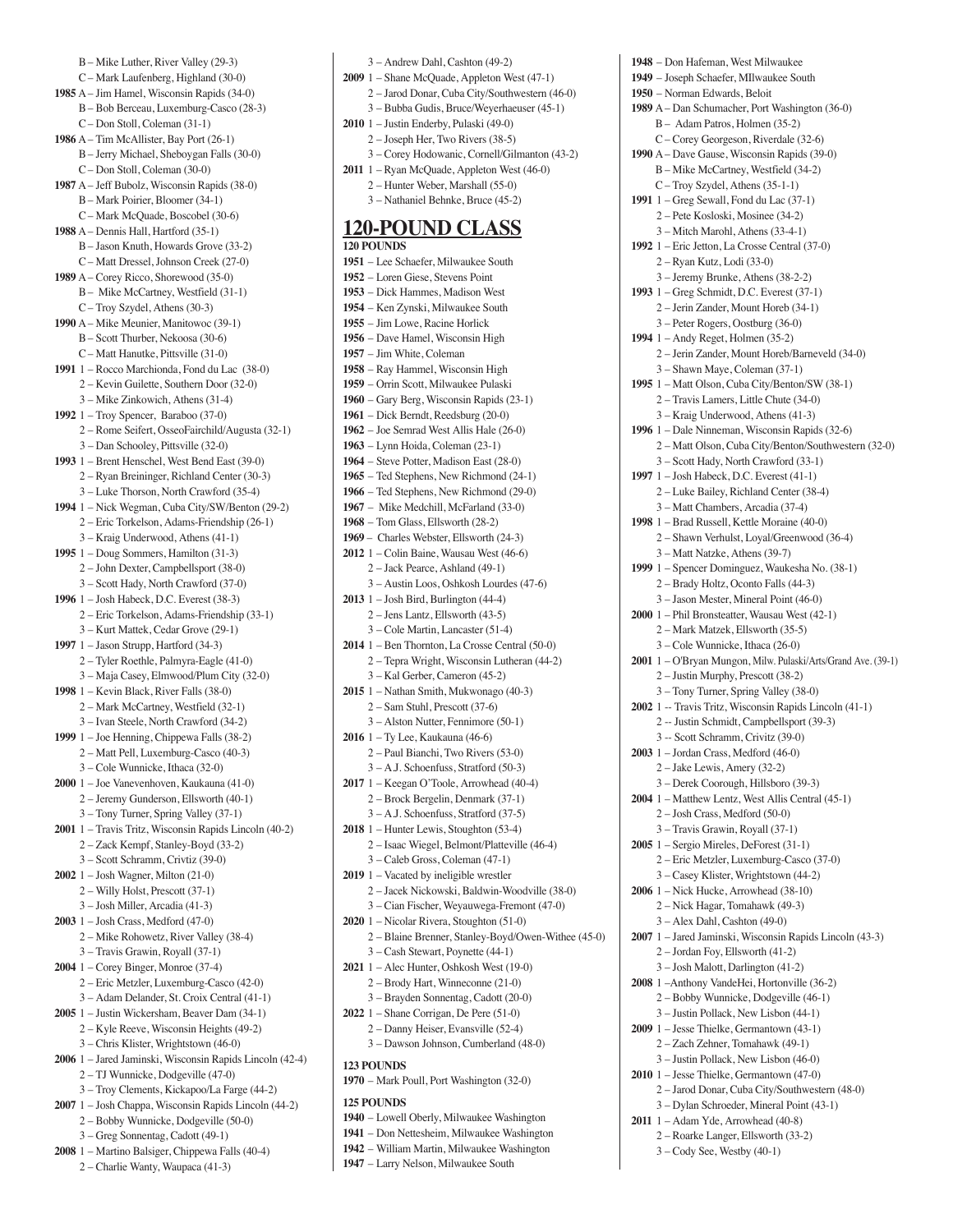### **126-POUND CLASS 126 POUNDS 1971** – Dennis Pike, Kettle Moraine (27-4) **1972** – Rick Beem, Monroe (29-1) **1973** – Pat Denton, Rhinelander (32-0) **1974** – Steve Kruchoski, Whitewater (33-1) **1975** – Andy Rein, Stoughton (33-0) **1976** – Bob Potter, Milwaukee Juneau (33-0) **1977** – Jeff Brundidge, Wisconsin Rapids (32-1-1) **1978** – Dan Winter, Franklin (31-0) **1979** – Jay Kidd, Lakeland (31-0) **1980** A – Dave Meister, Manitowoc (28-1-1) B – John Haines, Arcadia (29-3) C – Scott Graber, Mineral Point (29-3-2) **1981** A – Tom Pecora, Greenfield (27-1) B – Tom Daly, Reedsburg (30-1) C – Jeff Zeitleo, Coleman (30-0) **1982** A – Tom Wicks, Stoughton (33-0) B – Tom Meidl, Valders (29-1) C – Bob Liss, Athens (29-3) **1983** A – Tom Fitzpatrick, Burlington (32-0) B – Todd Bender, Portage (32-0) C – Leon Gregorich, Greenwood (29-0) **1984** A – Joe Sigler, Port Washington (31-0-1) B – Jeff Urlaub, Neillsville (26-3) C – Kyle Lukasko, Edgar (28-2) **1985** A – Tim McMillen, Reedsburg (29-3) B – Jeff Randall, Mauston (34-0) C – Cliff Ange, Athens (27-2) **1986** A – Brandon Meek, Stoughton (35-0) B – Bob Berceau, Luxemburg-Casco (29-0) C – Scott Salek, Melrose-Mindoro (26-4) **1987** A – Steve Hoffmann, West Bend East (36-0-1) B – Dan Woychik, Arcadia (32-3) C – John Spahr, Sevastopol (18-2) **1988** A – Ron Pieper, Stoughton (30-2) B – Mark Poirier, Bloomer (35-0)  $C =$  Ion Hile, Shell Lake  $(32-2)$ **2012** 1 – Landon Shea, Milton (41-5) 2 – Hunter Weber, Marshall (56-0) 3 – Ricky Anderson, Clear Lake (18-3) **2013** 1 – Colin Baine, Wausau West (53-0) 2 – Ryan Costello, Campbellsport (41-1) 3 – Devin Lemanski, Edgar (45-0) **2014** 1 – Collin Kraus, Stoughton (51-5) 2 – Jens Lantz, Ellsworth (43-1) 3 – Kyle Mezera, Lancaster (46-2) **2015** 1 – Justin Folley, Wauwatosa West/East (46-1) 2 – Hunter Marko, Amery (40-1) 3 – Mason Kauffman, Stratford (49-0) **2016** 1 – Kevin Meicher, Middleton (43-3) 2 – Sam Stuhl, Ellsworth (42-5) 3 – Jeremy Schoenherr, Stratford (42-1) **2017** 1 – Benji Peak, Elkhorn (45-2) 2 – Dustin Hatfield, River Valley (41-0) 3 – Trevor Wanek, Fennimore (40-11) **2018** 1 – Mason McMillen, Reedsburg (48-3) 2 – Bryce Bosman, Luxemburg-Casco (50-2) 3 – Jordan Boldt, Bonduel (44-4) **2019** 1 – Eric Barnett, Hortonville (47-0) 2 – Cody Holmes, Two Rivers (48-4) 3 – Caleb Gross, Coleman (43-3)

- **2020** 1 Jager Eisch, Kaukauna (48-3) 2 – Jack Severin, Kewaunee (47-3)
	- 3 Gavin Drexler, Stratford (51-0)
- **2021** 1 Greyson Clark, Kaukauna (21-0)
	- 2 Caleb Meunier, Winneconne (19-2)
	- 3 Tanner Gerber, Cameron (16-0)
- **2022** 1 Nicolar Rivera, Stoughton (55-0)
	- 2 Chase Beckett, Portage (45-3) 3 – Brayden Sonnentag, Cadott (45-1)

### **127 POUNDS**

- **1960** Paul Golden, Beloit (24-2-1)
- **1961** Tony Struzik, Milwaukee Pulaski (24-0)
- **1962** Gary Moeller, Sevastopol (21-0)
- **1963** Lyle Zellner, Luxemburg (22-1)
- **1964** Bob Nicholas, Milwaukee Juneau (25-1)
- **1965** Carl Maltsch, New Berlin (25-0)
- **1966** Alan Krueger, Kenosha Tremper (26-2-1)
- **1967** Dave Briski, Berlin (24-1)
- **1968** Steve Heaton, Mineral Point (29-1-1)

### **128 POUNDS**

- **1951** Norman Edwards, Beloit **1952** – Richard Dent, Milwaukee South
- **1953** Richard Dent, Milwaukee South
- **1954** Bob Esqueda, Milwaukee South
- **1955** Dan Shakula, West Milwaukee
- **1956** Owen Kingsley, Kenosha
- **1957** Eugene Johnson, Marshfield
- **1958** John Kapsos, Milwaukee South
- **1959** John Kapsos, Milwaukee South
- **1969** Dale Spies, Muskego (30-1)

### **130 POUNDS**

- **1970** Steve Evans, DeForest (29-0) **1989** A – Dennis Hall, Hartford (34-0) B – Jerrold Stauffacher, River Valley (34-2) C – Mike Hady, North Crawford (33-1)
- **1990** A Brett Stubblefield, Stoughton (32-0) B – Greg Landon, Lancaster (26-3)
- C Jason Lockington, Arcadia (33-4) **1991** 1 – Shawn Brehm, Wis. Rapids (33-10-1) 2 – Jamie Olson, Cumberland (35-1)
	- 3 Josh Clary, Ithaca (29-9)
- **1992** 1 Mark Beebe, Plymouth (41-0) 2 – Chad Veenendall, Baldwin-Woodville (34-2) 3 – Lee Goette, Minong (33-1)
- **1993** 1 Eric Jetton, La Crosse Central (30-0)
- 2 Ryan Kutz, Lodi (35-0)
- 3 Jamie Karpinski, Amherst (37-0) **1994** 1 – Pete Miller, Rhinelander (30-4)
	- 2 Chad Rochwite, Campbellsport (31-1) 3 – Jade Gribble, Riverdale (34-3)
- **1995** 1 Shane Koehl, Delavan-Darien/Wis. Deaf (42-0) 2 – Ryan Breininger, Richland Center (34-0)
	- 3 Mark Natzke, Athens (42-6)
- **1996** 1 Durand Brown, River Falls (36-2) 2 – Jason Wieloch, Mosinee (30-5)
- 3 Jereme Maye, Crivitz (41-0)
- **1997** 1 Brady Cudd, River Falls (38-1) 2 – Jeremy Fischer, Grafton (35-3) 3 – Josh Spaeth, Cadott (37-3)
- **1998** 1 Tyler Laudon, Tomah (42-2)
	- 2 Travis Shufelt, Oconto (35-1) 3 – Mark Natzke, Athens (41-2)
- **1999** 1 Nathan Coates, Wis. Rapids Lincoln (37-0) 2 – Shawn Verhulst, Loyal/Greenwood (24-4)
- 3 Jake Hanson, Mineral Point (43-3) **2000** 1 – Ben Askren, Arrowhead (40-1)
	- 2 Darren Van Camp, Freedom (36-5) 3 – Kevin Koch, Edgar (34-5)
- **2001** 1 Jacob Huempfner, Fond du Lac (42-2) 2 – Jake Donar, Cuba City/Southwestern (41-2)
	- 3 Derek Miller, Spring Valley (35-5)
- **2002** 1 Traenor Spencer, Baraboo (38-1) 2 – Brett Myers, Altoona/Fall Creek (33-5) 3 – Zach Chambers, Mineral Point (45-2)
- **2003** 1 Nate Gilling, D.C. Everest (38-7)
- 2 Ben Selsing, Winneconne (42-1) 3 – Nate Chambers, Mineral Point (48-2)
- **2004** 1 Nate Gilling, D.C. Everest (45-3)
	- 2 Jordan Crass, Medford (52-0)
	- 3 Derek Coorough, Hillsboro (47-1)
- **2005** 1 Craig Becker, Hartford Union (44-2)
- 2 Zac Cibula, Luxemburg-Casco (49-5)
- 3 Curtis Fielder, Mineral Point (33-5)
- **2006** 1 Nate VanSchyndel, Kaukauna (45-4)
- 2 Michael Young, Edgerton (45-1)
- 3 Curtis Fiedler, Mineral Point (41-2) **2007** 1 – Nick Hucke, Arrowhead (49-0)
- 2 Matt Theisen, Adams-Friendship (28-1) 3 – Alex Dahl, Cashton (40-3)
- **2008** 1 Matt Gaffney, Sauk Prairie (45-1)
	- 2 Adam Theisen, Adams-Friendship (45-0)
	- 3 Jon Biermeier, Cambridge (41-2)
- **2009** 1 Sam Umlauf, Wausau West (44-4) 2 – Rudy Chagoya, Tomahawk (28-2)
- 3 CJ Hale, Auburndale (43-5) **2010** 1 – Siven Furseth, Janesville Craig (40-0) 2 – Zach Zehner, Tomahawk (46-0)
- 3 Bubba Gudis, Bruce (46-0) **2011** 1 – Jesse Thielke, Germantown (49-0)
	- 2 Colin Dolata, Mauston (42-1) 3 – Austin Moe, Glenwood City (40-4)

### **132-POUND CLASS**

**132 POUNDS** 

 – Steve Evans, DeForest (31-0) – Scott Hintz, Badger Lake Geneva (31-1) – Mike Miller, Monroe (32-0) – Paul Lawinger, Mineral Point (32-0) – Glenn Spies, Muskego (28-2) – Andy Rein, Stoughton (33-0) – Jeff Bilhorn, Stoughton (32-0-1) – Mark Schmitz, Mineral Point (30-2) – Tony Elerson, Milwaukee South (30-3) A – Phil Grimm, West Bend East (31-2) B – Rick Zimpel, Mount Horeb (26-5) C – Scott Schmitz, Mineral Point (31-3-1) A – Ken Popelka, West Allis Central (32-0)

 B – Chris French, Amery (27-3) C – Scott Schmitz, Mineral Point (32-0)

- **1982** A Brian Barbeau, Bay Port (28-1) B – Tom Daly, Reedsburg (31-1)
- C Dan Goosens, Glenwood City (31-2) **1983** A – Jeff Semrad, Waukesha South (27-1) B – Kitt Kalscheur, Mount Horeb (33-0)
	- C Steve Skarda, Coleman (31-1)
- **1984** A Mark Shuda, La Crosse Logan (32-0) B – Dan Green, Wisconsin Dells (29-2)
- C Bill Berdeau, Sevastopol (29-3) **1985** A – Greg Kay, Hudson (28-4)
- B Ross Patzner, Arcadia (26-0-1) C – Leon Gregorich, Greenwood (30-0)
- **1986** A Shane Flemming, Janesville Parker (33-0) B – Todd Babaish, Denmark (29-0-1)
- C Todd Schmitz, Mineral Point (29-2) **1987** A – Dan Spilde, Stoughton (35-1) B – Dave Pope, New Richmond (29-6) C – Scott Salek, Melrose-Mindoro (35-0)
- **1988** A Aaron Casetta, Hartford (36-1) B – Darren Gunderson, Richland Center (28-3)
	- C Mike Weber, Mineral Point (29-10)
- **2012** 1 Nate Hennes, Hartford (46-6) 2 – Mark Dessart, Seymour (43-3) 3 – Cody See, Westby (47-0)
- **2013** 1 Andrew Crone, Arrowhead (42-2)
	- 2 Dewey Krueger, Oconto Falls (42-1)
	- 3 Trevor Spears, Riverdale (46-1)
- **2014** 1 Robert Lee, Kaukauna (49-3)
	- 2 Devin Bahr, West Salem/Bangor (52-0)
	- 3 Cole Martin, Lancaster (23-0)
- **2015** 1 Josh Bird, Burlington (46-2) 2 – Jaden Winchel, Sparta (49-0)
	- 3 Ben Adams, Bruce (49-2)
- **2016** 1 Jaden Van Maanen, La Crosse Central (46-1)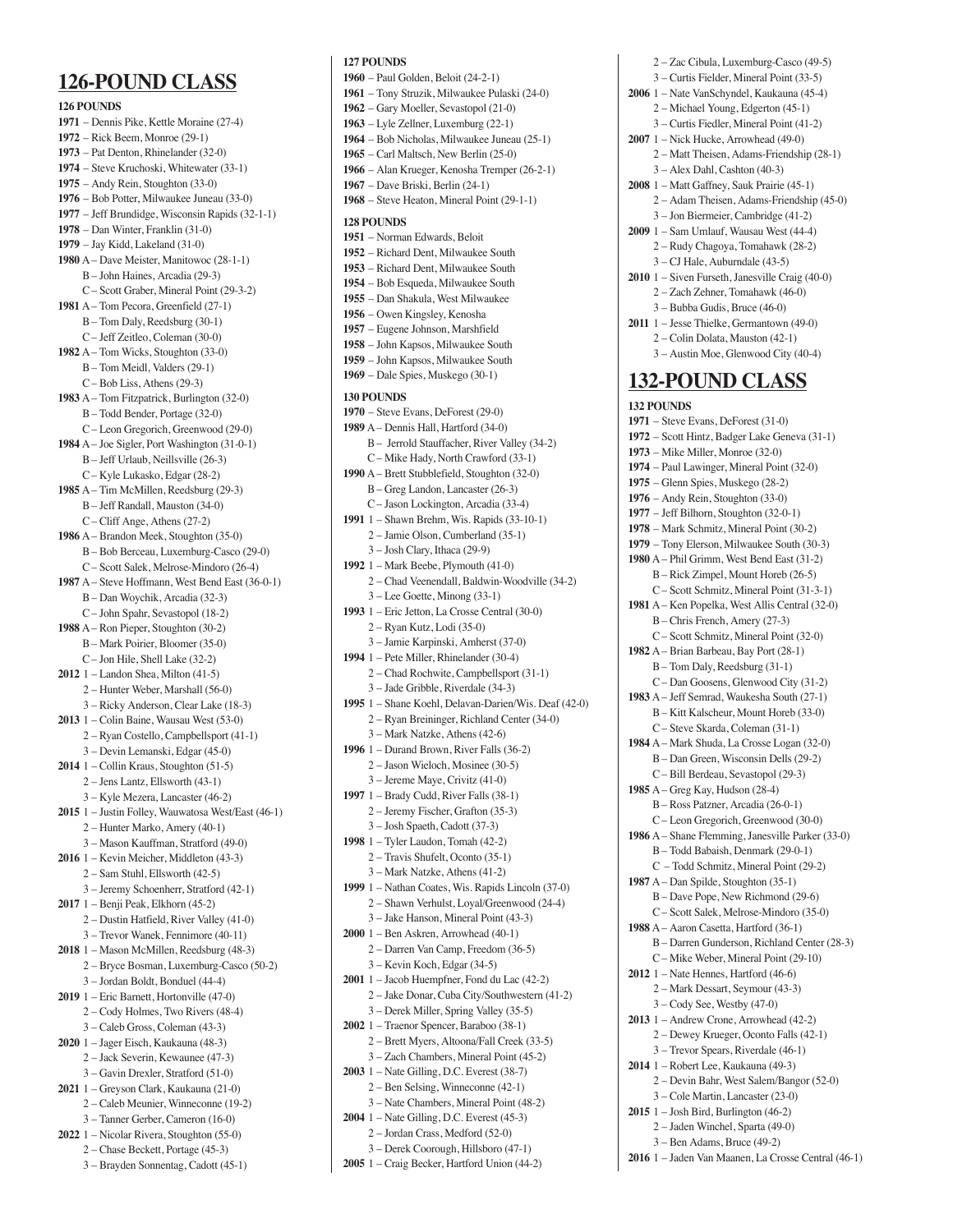2 – Ryan Hannah, Viroqua (47-5)

- 3 Hunter Dischler, Ithaca/Weston (46-1)
- **2017** 1 Brandon Klein, Stoughton (55-3)
	- 2 Sam Stuhl, Ellsworth (48-0)
	- 3 Cal Hansen, Deerfield (47-1)
- **2018** 1 Keegan O'Toole, Arrowhead (44-1)
	- 2 Aidan Medora, St. John's NW Mil./Brook. Ac. (34-0) 3 – Tate Murty, Cochrane-Fountain City (42-2)
- **2019** 1 Jalen Spuhler, Hartford (47-2)
- 2 Matty Bianchi, Two Rivers (50-2)
	- 3 Max Schwabe, Stratford (49-2)
- **2020** 1 Cayden Henschel, West Bend East (47-1) 2 – Lucas Joniaux, Luxemburg-Casco (47-5) 3 – Alex Birchman, Fennimore (40-11)
- **2021** 1 Jager Eisch, Kaukauna (20-0)
	- 2 Blaine Brenner, Stanley-Boyd/Owen-Withee (18-0) 3 – Jack Severin, Kewaunee (22-0)
- **2022** 1 Wyatt Duchateau, Arrowhead (48-0)
	- 2 Rhett Koenig, Prairie du Chien (51-2)
	- 3 Tanner Gerber, Cameron (49-1)

#### **133 POUNDS**

- **1960**  Dave Karpenske, Amery (23-1)
- **1961** Melvin Weller, Wisconsin Rapids (22-0-1)
- **1962** Elmer Beale, Wisconsin High (22-0)
- **1963** Dennis Grisar, Port Washington (25-0)
- **1964** Dean Nottingham, Milton (27-1)
- **1965** Bob Nicholas, Milwaukee Juneau (28-0)
- **1966** Lincoln Saito, Eau Claire Memorial (28-0)
- **1967** Larry Aaberg, Stoughton (30-2)
- **1968** Bruce Higuchi, Brown Deer (30-1)
- **1969** Tom Adams, Racine Park (28-1)

#### **135 POUNDS**

- **1940** Bob Hall, Racine Park
- **1941** Lowell Oberly, Milwaukee Washington
- **1942** Herb Sorenson, Racine Park
- **1947** Gerald Schilling, Milwaukee South
- **1948** Larry Ragan, Milwaukee Pulaski
- **1949** Don Hafeman, West Milwaukee
- **1950** Louis Zur, Milwaukee South
- **1989** A Ron Pieper, Stoughton (30-0)
	- B Jim Wolf, Lancaster (30-3)
- C Donavan Nalepinski, Riverdale (34-2)
- **1990** A Jeff Foss, Tomah (38-2)
	- B Jerold Stauffacher, River Valley (33-1) C – Dale Martin, Riverdale (33-3)
- **1991** 1 Jere Hamel, Wisconsin Rapids (40-0)
	- 2 Matt Kamish, Unity (35-2)
	- 3 Jason Lockington, Arcadia (37-1)
- **1992** 1 Shawn Riege, Hamilton (34-2) 2 – Matt Vandenbush, Denmark (38-0)
	- 3 Chad Misco, Lena (34-0)
- **1993** 1 Al Schill, Franklin (32-1) 2 – Mike Erthum, Boscobel (35-0)
- 3 Jeremy Brunke, Athens (44-1) **1994** 1 – Vince Farina, Homestead (38-0)
- 2 Jesse Neely, Baldwin-Woodville (36-0)
- 3 Tim Miller, Riverdale (36-3)
- **1995** 1 Jay VanLaanen, Bay Port (37-3)
	- 2 Brad Shefchik, Luxemburg-Casco (39-0)
- 3 Tim Miller, Riverdale (36-1)
- **1996** 1 Jay Van Lannen, Bay Port (38-1)
	- 2 Ryan Breininger, Richland Center (37-0) 3 – Chet Zdanczewicz, Riverdale (30-4)
- **1997** 1 Nathan Preslaski, Pulaski (41-1)
- 2 Luke Arneson, Mt. Horeb/Barneveld (38-2) 3 – Scott Hady, North Crawford (20-1)
- **1998** 1 Colin Murphy, Oconomowoc (37-3)
- 2 Mike Kauther, Northwestern (27-2)
- 3 Gary Sullivan, Mineral Point (41-0)
- **1999** 1 Tyler Laudon, Tomah (40-0)
	- 2 Nick Pell, Luxemburg-Casco (41-2)
- 3 Matt Natzke, Athens (32-2)
- **2000** 1 Martin Thunder, Wis. Rapids Linc. (41-1) 2 – Christian Marsh, Park Falls/Butternut (37-0) 3 – Mike Kelley, Fennimore (36-3)

B – Bob Walquist, Baldwin-Woodville (29-1-2)

 C – Kurt Hansen, Deerfield (28-3) **1981** A – Pat Koel, Menomonee Falls (28-6) B – Bruce Enders, Adams-Friendship (31-0) C – Mike Murphy, Mineral Point (31-1)

**1982** A – Ed Brady, Pulaski (30-1) B – Jerry Swita, Mosinee (29-2) C – Mike Murphy, Mineral Point (33-0) **1983** A – Brian Barbeau, Bay Port (31-1) B – Tim Kenney, Tomahawk (30-1) C – Mike Yager, Mineral Point (33-1) **1984** A – Tim McDaniel, Hartford (34-2) B – Tim Kenney, Tomahawk (34-0) C – Todd Schaaf, Mineral Point (29-2) **1985** A – Tom Fitzpatrick, Burlington (34-0) B – Steve Halopka, Colby (30-2) C – Kyle Lukasko, Edgar (30-1) **1986** A – Jay Schillinger, D.C. Everest (33-3) B – Greg Niegelsen, East Troy (36-0) C – Cliff Ange, Athens (30-0-1) **1987** A – Scott Model, Stoughton (37-1) B – Shane Clapper, Waunakee (34-1) C – Ken Anderson, Ithaca (32-1) **1988** A – Steve Hoffmann, West Bend East (40-0) B – Steve Dibble, Lodi (33-1) C – Eric Nielson, Shell Lake (34-3) **2012** 1 – Travis Smith, Milw. Bradley/Carmen (50-1) 2 – Jarod Donar, Cuba City/Southwestern (46-0) 3 – Austin Moe, Glenwood City (45-2)

**2013** 1 – Kyle Hinners, Milton (34-6)

**2016** 1 – Garrett Model, Stoughton (48-6) 2 – Hunter Marko, Amery (36-0) 3 – Brock Schlough, Boyceville (42-4) **2017** 1 – Drew Scharenbrock, Sun Prairie (48-2) 2 – Scott Cook, New London (34-2) 3 – Jeremy Schoenherr, Stratford (19-0) **2018** 1 – Mason Phillips, Eau Claire North (35-2) 2 – Sam Stuhl, Ellsworth (43-1) 3 – Jeremy Schoenherr, Stratford (38-0) **2019** 1 – Hunter Lewis, Stoughton (55-1)

 2 – Mitchell Friedman, Oconto Falls (44-0) 3 – Tucker Sarbacker, Iowa-Grant/Highland (40-6) **2014** 1 – Mark Choinski, West Allis Central (41-2) 2 – Chris Yauch, Two Rivers (47-9) 3 – Micah Johnson, Boyceville (45-1) **2015** 1 – Robert Lee, Kaukauna (44-3) 2 – Chris Yauch, Two Rivers (50-3) 3 – Wilder Wichman, Johnson Creek (43-0)

2 – Aidan Medora, St. John's NW Mil./Brook. Acad. (33-0)

 3 – Kole Marko, St. Croix Falls (47-3) **2020** 1 – Mitchell Mesenbrink, Arrowhead (14-0) 2 – Matty Bianchi, Two Rivers (45-2) 3 – Karson Casper, Coleman (45-4) **2021** 1 – Tyler Goebel, Mukwonago (17-1) 2 – Kaiden Koltz, Wrightstown (18-1) 3 – Gavin Drexler, Stratford (21-0) **2022** 1 – Greyson Clark, Kaukauna (50-1)

> 2 – Max Ronsman, Luxemburg-Casco (50-4) 3 – Gavin Drexler, Stratford (38-1)

**140-POUND CLASS**

**1989** A – Paul Blaskowski, D.C. Everest (35-3) B – Troy Brockman, Freedom (34-1) C – Ron Schimberg, Ozaukee (40-1) **1990** A – Tom Berndt, Reedsburg (33-0) B – Kirk Schultz, Cuba City/SW (35-0) C – Jodi Gauerke, Athens (34-4) **1991** 1 – Brett Stubblefield, Stoughton (31-3) 2 – Mike Kelly, St. Croix Falls (28-0) 3 – Dave Meyer, Loyal (33-2)

**140 POUNDS** 

- **2001** 1 Justin Blumenthal, Stoughton (31-4) 2 – Tony Mosel, Altoona/Fall Creek (37-0)
- 3 Cole Wunnicke, Ithaca (36-1) **2002** 1 – Justin Blumenthal, Stoughton (40-1)
- 2 Jerad Erlandson, Ellsworth (34-3) 3 – Cole Wunnicke, Ithaca (37-0)
- **2003** 1 Joe Sarbacker, Verona (45-1) 2 – Justin Schmidt, Campbellsport (34-5)
	- 3 Spencer Galbavy, Dodgeland (41-0)
- **2004** 1 Dustin Perry, Merrill (48-2) 2 – Joe Clothier, Clinton (36-5)
- 3 Gabe Stoppelmoor, Turtle Lake/Clayton (41-2) **2005** 1 – Dustin Perry, Merrill (45-0)
- 2 Eric Enderby, Luxemburg-Casco (48-3) 3 – Joe Mabry, Unity (43-0)
- **2006** 1 Dustin Perry, Merrill (42-2)
	- 2 Coulhurst Schmitt, Belleville/Monticello/New Glarus (43-0) 3 – Cade Sarbacker, Iowa-Grant (47-1)
- **2007** 1 Mark Wilson, Wilmot Union (37-0)
	- 2 Nick Hagar, Tomahawk (50-2)
	- 3 Matt Gille, Roncalli (38-1)
- **2008** 1 Nick Hucke, Arrowhead (39-0)
	- 2 Hayden Hauschildt, Ellsworth (40-5)
	- 3 Donny Simpson, Maranatha Baptist (33-0)
- **2009** 1 Ben Best, Wisconsin Rapids Lincoln (43-4) 2 – Ryan Seidler, Adams-Friendship (47-1)
- 3 Casey Williams, Phillips (44-0)
- **2010** 1 Jake Sueflohn, Arrowhead (48-1) 2 – Dustin McKinney, Unity (46-1)
- 3 AJ Zemke, Oshkosh Lourdes (49-2)
- **2011** 1 Thomas Allen, Menasha (43-1)
	- 2 Jarod Donar, Cuba City/Southwestern (49-0) 3 – Justin Mudlaff, Random Lake (44-0)

#### **136 POUNDS**

- **1951** Dick Zur, Milwaukee South
- **1952** Carl Kopps, Milwaukee South
- **1953** Terry Olstadt, Madison East
- **1954** Larry Wahl, Milwaukee Washington
- **1955** –Bob Hirsch, Milwaukee Washington
- **1956** James Borchardt, Stevens Point
- **1957** Dick Borchardt, Madison East
- **1958** Jerry Holubets, Marshfield
- **1959** Don Wessenberg, Milwaukee King

#### **137 POUNDS**

**1970** – Don Bolyard, Kenosha Bradford (28-1)

### **138-POUND CLASS**

- **138 POUNDS**
- **1960** Doug Goeters, Manitowoc (16-0) **1961** – Dave Karpenske, Amery (23-1)

**1972** – Tony Chesser, Milwaukee Rufus King (24-3)

 – Rick Langer, Ellsworth (27-1) – Rick Langer, Ellsworth (29-1) – Bob Gruner, Badger Lake Geneva (32-0) – Steve Spangenberg, Peshtigo (27-0) – Al Major, Amery (28-2) – Keith Timmel, Oconomowoc (32-0) – Gary Langer, Ellsworth (31-1) A – Tony Elerson, Milwaukee South (33-0)

 – Russ Brower, Chetek (25-3) – Jim Huber, Milwaukee Pulaski (19-0) – Bob Rysewyk, Coleman (23-0-1) – Dennis Williams, MIlwaukee North (28-0-1) – Dick Balthazor, Wittenberg (28-0) – Colin Kinziger, Coleman (24-1) – John Skaar, Stoughton (32-0) – Cliff Ramseier, Cadott (33-0-1) – Bill Sova, Medford (29-1)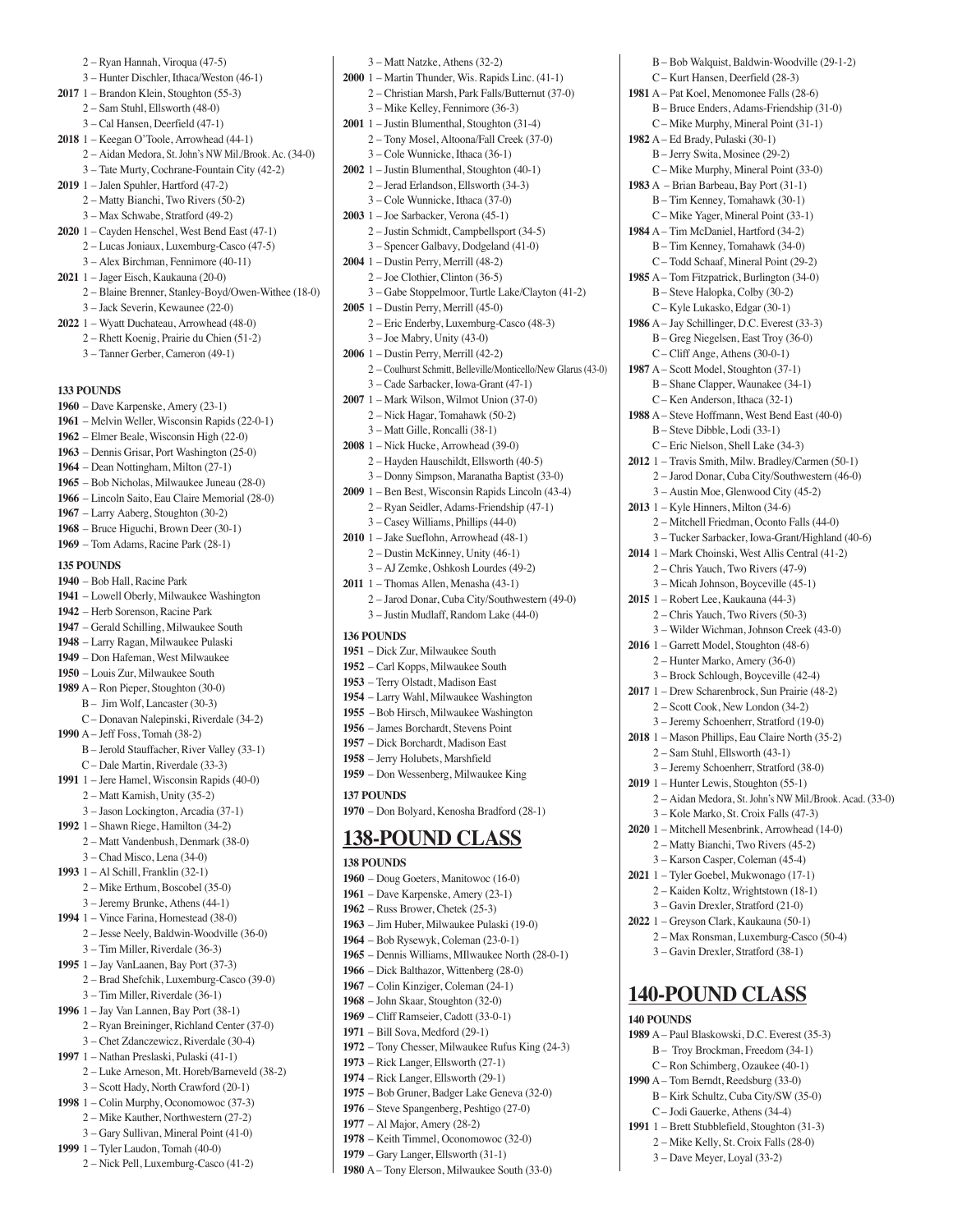**1992** 1 – Jesse Cudd, River Falls (35-2) 2 – James O'Flanagan, Cumberland (29-0) 3 – Jason Lockington, Arcadia (35-1) **1993** 1 – Craig Schlottke, New Berlin Eisen. (37-0) 2 – Matt Vandenbush, Denmark (36-3) 3 – Mike Zinkowich, Athens (44-3) **1994** 1 – Mike Kramer, Burlington (30-0) 2 – Peter Rogers, Oostburg (37-0) 3 – Trevor Anderson, Somerset (36-2) **1995** 1 – Glenn Pero, Watertown (41-0) 2 – Dustin Veenendall, Baldwin-Wood. (37-1) 3 – Jeff Ross, Saint Croix Central (35-1) **1996** 1 – Aaron Kane, Neenah (21-0) 2 – Bob Vroman, Omro (30-2) 3 – Jason Maye, Coleman (27-0) **1997** 1 – Jay VanLannen, Bay Port (41-0) 2 – Travis Jensen, Nekoosa (33-3) 3 – Kevin Krings, Auburndale (32-3) **1998** 1 – Travis Athey, Bay Port (37-3) 2 – Luke Bailey, Richland Center (35-1) 3 – Sam Buckett, Marion (34-0) **1999** 1 – Gabe Donatell, Hudson (39-1) 2 – Travis Shufelt, Oconto (38-0) 3 – Gary Sullivan, Mineral Point (46-0) **2000** 1 – Joe Henning, Chippewa Falls (40-1) 2 – Josh Erlandson, Ellsworth (39-2) 3 – Matt Natzke, Athens (40-2) **2001** 1 – Justin Geitner, Kaukauna (39-2) 2 – Matt Pell, Luxemburg-Casco (39-1) 3 – Rich Schmidt, Bonduel (42-0) **2002** 1 – Ross Needham, Marshfield (40-0) 2 – Jake Donar, Cuba City/Southwestern (37-2) 3 – Josh Mester, Mineral Point (43-4) **2003** 1 – Jeff Canella, Wilmot Union (37-1) 2 – Chance Zeitler, Gillett/Suring (21-0) 3 – Bill Dura, Peshtigo (40-2) **2004** 1 – Ben Chapman, Plymouth (40-0) 2 – Jon Lechleitner, Stanley-Boyd (39-3) 3 – Toby Roatch, Spring Valley/Elmwood (44-1) **2005** 1 – Tom Reamer, D.C. Everest (44-2) 2 – Jon Lechleitner, Stanley-Boyd/Thorp (38-1) 3 – Mitch Nooyen, Wrightstown (45-1) **2006** 1 – Riley Kreuzer, Muskego (41-1) 2 – Zac Cibula, Luxemburg-Casco (46-1) 3 – Greg Burke, Mineral Point (42-1) **2007** 1 – Brandon Marcis, Wausau West (44-2) 2 – Coulhurst Schmitt, Belleville/Monticello/New Glarus (44-1) 3 – Cade Sarbacker, Iowa-Grant (41-0) **2008** 1 – Brad Dolezal, Marshfield (35-2) 2 – Nick Hagar, Tomahawk (49-0) 3 – Jed Domke, Viroqua (45-1) **2009** 1 – Steven Monk, Wausau West (52-2) 2 – Nick Hagar, Tomahawk (50-0) 3 – Mitch Kiel, Roncalli (36-5) **2010** 1 – Alex Dieringer, Port Washington (45-1) 2 – Mitch Berceau, Luxemburg-Casco (48-6) 3 – Tucker Pittz, Mineral Point (46-0) **2011** 1 – Jake Sueflohn, Arrowhead (49-0) 2 – Lucas Lambrecht, Sheboygan Falls (39-2) 3 – Trey Theisen, New Lisbon (41-7) **145 POUND CLASS**

### **145 POUNDS**

- **1940**  Richard Wuerch, Milwaukee Washington
- **1941** Richard Roznik, West Milwaukee
- **1942** Leslie Owens, Milwaukee Washington
- **1947** Don Frederickson, Milwaukee Pulaski
- **1948** Eugene Sorenson, Stevens Point **1949** – John Caynak, Racine Park
- **1950** Ralph Winkowski, Milwaukee South
- **1951** George Ruppert, Beloit
- **1952** Dick Zur, Milwaukee South

**1953** – Tom Buntrock, Milwaukee Washington **1954** – Tom Buntrock, Milwaukee Washington **1955** – Jim Thorson, Janesville **1956** – Alan Polakowski, Milwaukee South **1957** – Carl Goehring, Valders **1958** –Ron Sickinger, Valders **1959** – Louis Blas, Milwaukee King **1960** – Dave Pharo, Tomah (19-3-1) **1961** – Jack Marks, Oconomowoc (18-0) **1962** – Lee Gross, Ellsworth (23-0) **1963** – Doug Sommer, Marshfield (23-0-1) **1964** – Richie LeMoine, Reedsburg (29-1) **1965** – Dick Hyser, Kenosha Bradford (23-3-1) **1966** – Bruce Kenyon, Milton (25-1) **1967** – Carl Vande Hei, Pulaski (24-1) **1968** – Harry Rhodes, Chetek (28-2) **1969** – Roger Suhr, Watertown (31-1) **1970** – Rick Lawinger, Mineral Point (32-0) **1971** – Len Gucciardi, Port Washington (34-0) **1972** –Larry Nelson, Stoughton (32-1) **1973** – Dave Leiting, Racine Case (23-2) **1974** – Bernie Landerman, Stevens Point (30-0) **1975** – Paul Sigler, Cedarburg (31-1) **1976** –Ken Herman, Madison East (31-1) **1977** – Grant Smith, DeForest (23-1) **1978** – Tom Schilling, Muskego (31-3) **1979** – Tom Ballweg, Sauk Prairie (31-1) **1980** A – Gary Langer, Ellsworth (28-0) B – Doug Riefsteck, Wisconsin Dells (31-1) C – Randy James, Iowa-Grant (32-2) **1981** A – Dave Nelson, Sun Prairie (31-1) B – Randy Forseth, River Valley (25-4) C – Terry Manning, Ithaca (29-0) **1982** A – Joe Goetz, D.C. Everest (31-1-1) B – Bill Tourdot, Reedsburg (27-7) C – Kirk Nelson, Fennimore (28-1-1) **1983** A – Erick Jensen, Monona Grove (32-1) B – Scott Karl, Auburndale (27-1) C – Rich Donaldson, Florence (27-1) **1984** A – B.J. Rubick, Manitowoc (31-0) B – Erick Jensen, Monona Grove (31-1) C – Steve Theobald, Marshall (31-2) **1985** A – Chuck Heise, D.C. Everest (33-0) B – Mark Melstrom, Ellsworth (29-1) C – Steve Nickelotti, De Soto (29-2) **1986** A – Jon Clermont, Marshfield (31-2) B – James Gundrum, Ozaukee (32-3) C – Nathan Nelson, St. Croix Falls (23-1) **1987** A – Kevin Kull, Madison Memorial (34-1) B – Greg Lettman, Richland Center (33-0) C – Greg Yager, Mineral Point (32-0) **1988** A – Craig Josiger, Merrill (34-1) B – Chris Kittman, Verona (28-1) C – Travis Clary, Ithaca (29-1) **1989** A – Darwin Larson, Marshfield (29-2) B – Cory McCauley, Richland Center (26-1)  $C = R$ van Lord, Ithaca (32-2) **1990** A – Marc Casetta, Hartford (34-1-1) B – Keith Sieracki, Richland Center (33-1) C – Ryan Lord, Ithaca (36-0) **1991** 1 – Eric Jensen, Oconomowoc (37-1) 2 – Todd Christensen, St. Croix Falls (34-1) 3 – Todd Diethelm, Athens (34-2) **1992** 1 – Mark Sommer, Racine Wash. Park (34-0) 2 – Josh Kurtz, Kewaskum (32-2) 3 – Jamie Dehlinger, Athens (39-2) **1993** 1 – Chris Bahr, La Crosse Central (36-1) 2 – Aaron Sieracki, Richland Center (28-4) 3 – Travis Olson, Benton (31-2) **1994** 1 – Nathan Weidman, Wis. Rapids (35-2)

- 2 Bruce VanRossum, Freedom (36-2) 3 – Jeremy Brunke, Athens (41-2)
- **1995** 1 Pete Miller, Rhinelander (41-0)

 2 – Alvin Peterson, Baldwin-Woodville (36-2) 3 – Peter Rogers, Oostburg (39-0) **1996** 1 – Mike Rolloff, Fond du Lac (36-2) 2 – Pedro Perez, Waterford (38-1) 3 – Jeff Ross, Saint Croix Central (32-0) **1997** 1 – Nate Schoenborn, Mukwonago (36-4) 2 – Pedro Perez, Waterford (24-1) 3 – Jason Maye, Coleman (38-1) **1998** 1 – Josh Sperl, Medford (32-4) 2 – Nate Pollock, Lodi (39-1) 3 – Ryan Pelner, Coleman (38-1) **1999** 1 – Dan Dempsey, Green Bay Preble/East (40-0) 2 – Mark Meyers, West Salem/Bangor (35-3) 3 – Dave Prell, Royall (36-1) **2000** 1 – Alex Nelson, Portage (39-0) 2 – Travis Shufelt, Oconto (39-0) 3 – Josh Peterson, Cumberland (38-2) **2001** 1 – Alex Nelson, Portage (41-0) 2 – Jason Hughes, Dodgeville (34-1) 3 – Tyler Turner, Spring Valley (38-0) **2002** 1 – Joe Henning, Chippewa Falls (39-0) 2 – Matt Pell, Luxemburg-Casco (40-1) 3 – Tyler Turner, Spring Valley (37-1) **2003** 1 – Craig Henning, Chippewa Falls (45-0) 2 – Jake Donar, Cuba City/Southwestern (42-0) 3 – Shawn Kitchner, Stratford (40-2) **2004** 1 – Ryan Abbott, Hartford Union (40-2) 2 – Mitch Collins, Richland Center (31-1) 3 – Paul Greene, Pittsville (45-0) **2005** 1 – Kevin Tritz, Wisconsin Rapids Lincoln (47-1) 2 – Scott Rhoads, Kewaskum (37-3) 3 – Andrew Lukasko, Edgar (37-0) **2006** 1 – Kevin Tritz, Wisconsin Rapids Lincoln (41-0) 2 – Scott Rhoads, Kewaskum (40-1) 3 – Joe Clothier, Clinton (30-0) **2007** 1 – Brad Welter, Merrill (44-2) 2 – Zac Cibula, Luxemburg-Casco (45-1) 3 – Greg Burke, Mineral Point (45-2) **2008** 1 – Dillon Bera, Kaukauna (49-3) 2 – Cole Schmitt, Belleville/Monticello/New Glar. (45-1) 3 – David Frahm, Edgar (44-4) **2009** 1 – Shawn Perry, Wausau West (53-1) 2 – Hayden Hauschildt, Ellsworth (31-1) 3 – Brayden Wienke, Clear Lake (44-0) **2010** 1 – Brad Dolezal, Marshfield (48-0) 2 – Isaiah Erickson, Cumberland (40-4) 3 – Roy Munroe, Cadott (47-4) **2011** 1 – Alex Dieringer, Port Washington (44-0) 2 – Isaiah Erickson, Cumberland (40-0) 3 – AJ Zemke, Oshkosh Lourdes (51-0) **2012** 1 – Rylan Lubeck, Wisconsin Rapids Lincoln (40-0) 2 – Seth Liegel, River Valley (45-0) 3 – Nick Mudlaff, Random Lake (50-2) **2013** 1 – Jared Scharenbrock, Sun Prairie (46-0) 2 – Colin Schubert, Southern Door (47-5) 3 – Trenton Cornell, Lancaster (39-6) **2014** 1 – Joe Ziolkowski, D.C. Everest (49-3) 2 – Jacob Englebert, Southern Door (49-1) 3 – Jared Roen, Riverdale (49-3) **2015** 1 – Max Fisher, Waterford (29-0) 2 – Chandler Donati, Two Rivers (24-3) 3 – Cole Martin, Lancaster (45-1) **2016** 1 – Collin Kraus, Stoughton (51-2) 2 – Nate Trepanier, Oconto Falls (47-0) 3 – Wilder Wichman, Johnson Creek (44-0) **2017** 1 – Jaden Van Maanen, La Crosse Central (49-0) 2 – Bryce Ash, Oconto Falls (40-3) 3 – Justin Tollefson, Fennimore (47-6) **2018** 1 – Drew Scharenbrock, Sun Prairie (51-0) 2 – Teagen Miller, Mauston (46-2) 3 – Nathan Roach, Ladysmith (41-4) **2019** 1 – Keegan O'Toole, Arrowhead (26-0) 2 – Joey Bianchi, Two Rivers (50-2)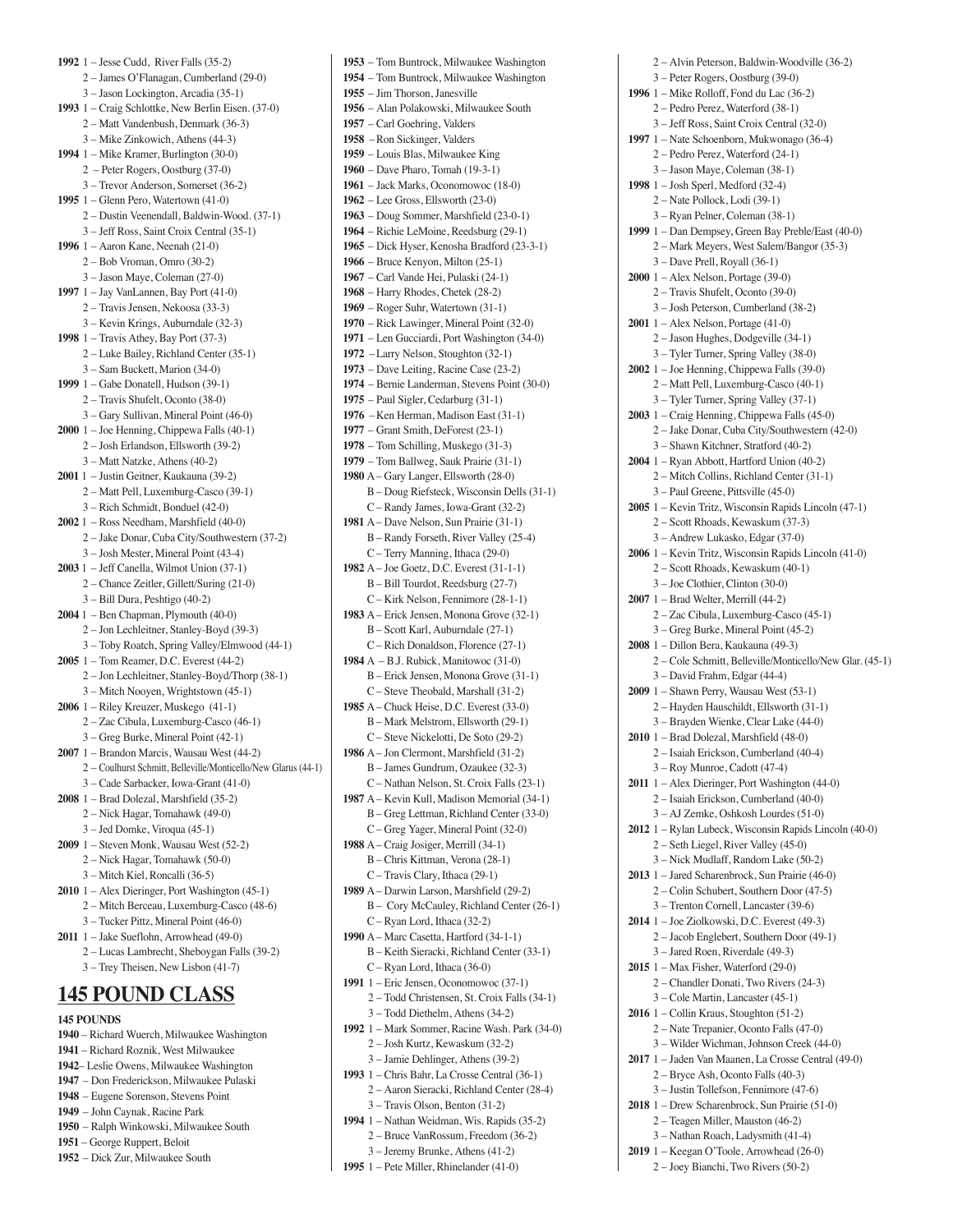- 3 Jake Baldwin, Coleman (45-1)
- **2019** 1 Keegan O'Toole, Arrowhead (26-0)
- 2 Joey Bianchi, Two Rivers (50-2) 3 – Jake Baldwin, Coleman (45-1)
- **2020** 1 Max Ehlen, Burlington (39-6)
	- 2 Braeden Scoles, Kewaskum (41-3)
- 3 Kole Marko, St. Croix Falls (36-1) **2021** 1 – Connor Thorpe, Brookfield East (14-1)
	- 2 Matty Bianchi, Two Rivers (12-0)
	- 3 Cael Erickson, Cedar Grove-Belgium (17-0)
- **2022** 1 Jacob Ward, Bay Port (44-2)
	- 2 Caleb Meunier, Winneconne (50-0)
	- 3 Karson Casper, Coleman (49-3)

### **152-POUND CLASS**

**152 POUNDS 1989** A – Bill Kumprey, Greenfield (33-0) B – Pete Zapuchlak, Wisconsin Dells (27-11) C – Pat Verbeten, Wrightstown (30-0-1) **1990** A – Steve Best, Hartford (40-1) B – Phil Wolf, Lancaster (30-3) C – Chad Chellevold, Darlington (35-3) **1991** 1 – Steve Best, Hartford (38-1) 2 – Eric Hoffman, Richland Center (25-8-1) 3 – Eric Justus, Cedar Grove (31-0) **1992** 1 – Shane Ramos, Kenosha Bradford (34-0) 2 – Joe Mahoney, Amery (16-0) 3 – Sean Case, Riverdale (32-3-1) **1993** 1 – Todd Stimac, Antigo (25-3) 2 – Ben Baker, Lancaster (25-0) 3 – Darrin Homme, Cameron (36-0) **1994** 1 – Eric Swick, Kettle Moraine (37-0) 2 – John Bowman, Nekoosa (38-0) 3 – Mike Zinkovich, Athens (40-3) **1995** 1 – Troy Lietzau, Sparta (35-5) 2 – Jesse Buechel, New Holstein (31-1) 3 – Adam Kittilson, Boyceville (38-0) **1996** 1 – Troy Lietzau, Sparta (39-1) 2 – Bill Lowney, Freedom (35-2) 3 – Mike Kayon, Amherst (37-2) **1997** 1 – Phil Meier, River Falls (37-1) 2 – Brad Kamrath, Waterford (30-3) 3 – Adam Bieber, Coleman (32-2) **1998** 1 – Ryan Lewis, Waukesha South (40-0) 2 – Nick Wenger, Campbellsport (38-1) 3 – Mike Christian, Royall (31-4) **1999** 1 – Ryan Lewis, Waukesha South (40-0) 2 – Lucas Lechnir, Mosinee (36-2) 3 – Adam Turner, Spring Valley (36-0) **2000** 1 – Lucas Prentice, Pulaski Comm. (34-9) 2 – Mark Meyers, West Salem/Bangor (38-1) 3 – Scott Schmidt, Bonduel (40-2) **2001** 1 – Ben Askren, Arrowhead (38-2) 2 – Derek Sikora, Neillsville (35-1) 3 – Jimmy Holder, Peshtigo (36-6) **2002** 1 – Tate Wheeler, Neenah (39-2) 2 – Adam Dorner, Luxemburg-Casco (42-3) 3 – Eric Verbeten, Wrightstown (39-3) **2003** 1 – Eddie Blumenthal, Stoughton (36-2) 2 – Cal Jensen, River Valley (38-0) 3 – Adam Bergsbaken, Bonduel (38-6) **2004** 1 – Kevin Nolan, Portage (42-0) 2 – Cal Jensen, River Valley (35-0) 3 – Jay Milz, Loyal/Greenwood (41-1) **2005** 1 – Tommy Creutz, Wilmot Union (40-2) 2 – Justin Schmidt, Campbellsport (42-1) 3 – Gabe Stoppelmoor, Turtle Lake/Clayton (42-0) **2006** 1 – Lane Olson, Racine Horlick (37-2) 2 – Jim Jones, Chetek/Prairie Farm (49-0) 3 – Andrew Lukasko, Edgar (41-0) **2007** 1 – Billy Schlottke, Mukwonago (45-0)

- 2 Craig Meyers, West Salem/Bangor (46-3)
- 3 Danny Sullivan, Mineral Point (41-6)
- **2008** 1 Billy Schlottke, Mukwonago (45-0) 2 – Zac Cibula, Luxemburg-Casco (42-4) 3 – Sam Brandt, Weston (43-3)
- **2009** 1 Eric Vanevenhoven, Kaukauna (46-4) 2 – Logan Einerson, Lodi (47-1) 3 – Cord Yager, Mineral Point (43-3)
- **2010** 1 Kyle Crain, Hudson (29-2)
	- 2 Ben Chappa, Sheboygan Falls (34-2) 3 – Brayden Wienke, Clear Lake (49-0)
- **2011** 1 Zak Benitz, Wisconsin Rapids Lincoln (47-5) 2 – Cody Nielsen, Oconto Falls (33-7)
- 3 Tucker Pittz, Mineral Point (40-1)
- **2012** 1 Nick Becker, Harford (49-2) 2 – Lucas Lambrecht, Sheboygan Falls (37-2) 3 – Ethan Soderstrom, Lancaster (38-3)
- **2013** 1 Beau Breske, Hartford (50-2)
	- 2 Seth Liegel, River Valley (46-0)
- 3 Mason Mergener, Coleman (46-3)
- **2014** 1 Jared Scharenbrock, Sun Prairie (51-0) 2 – Braxton Potrykus, Wittenberg-Birnamwood (46-2)
- 3 Cullen Pedersen, New Lisbon (45-1) **2015** 1 – Brock Benitz, Wisconsin Rapids Lincoln (50-5)
- 2 Dewey Krueger, Oconto Falls (42-0) 3 – Ross Withington, Westby (48-1)
- **2016** 1 Hayden Krein, Sparta (43-5) 2 – Devin Bahr, West Salem/Bangor (50-0)
- 3 Bradon Roen, Riverdale (30-2) **2017** 1 – Peyton Mocco, West Allis Hale (46-3) 2 – Devin Bahr, West Salem/Bangor (38-0) 3 – Mason Kauffman, Stratford (34-0)
- **2018** 1 Joshua Otto, Arrowhead (48-2)
	- 2 Nolan Kicmol, Evansville/Albany (46-4)
- 3 Brock Schlough, Boyceville (47-0) **2019** 1 – Nathan Fuller, River Falls (38-1)
	- 2 Clayton Whiting, Ocono Falls (48-3)
	- 3 Brock Schlough, Boyceville (50-0)
- **2020** 1 Kaden Reetz, Madison Memorial (43-0) 2 – Ben Durocher, Wrightstown (50-3)
	- 3 Aiden Vandenbush, Random Lake (50-0)
- **2021** 1 Mitchell Mesenbrink, Arrowhead (17-0) 2 – Cale Anderson, Viroqua (23-0)
- 3 Kole Marko, St. Croix Falls (18-0) **2022** 1 – Mitchell Mesenbrink, Arrowhead (43-0) 2 – Zane Licht, Lodi (50-1)
	- 3 Aiden Brosinski, De Soto (50-1)

### **154 POUNDS**

- **1960** Dave Krueger, Brillion (15-2)
- **1961** Bob Langlois, Manitowoc (15-0)
- **1962** Jack Vondross, Coleman (19-0)
- **1963** Dale Forseth, Stoughton (25-1)
- **1964** Howard Pritzel, Brillion (26-0)
- **1965** George Groshek, Wittenberg (28-0)
- **1966** Lud Kroner, Oconomowoc (27-0)
- **1967** Arlan Hanson, New Richmond (29-0)
- **1968** Bill Trotzer, Schofield (29-0)
- **1969** Dan Wiza, Franklin (31-0)

### **155 POUNDS**

- **1940** Albert Challe, Green Bay East
- **1941** Orville Carlson, West Milwaukee
- **1942** Thomas Trester, Milwaukee Washington
- **1947** Bob Lessl, Milwaukee Pulaski
- **1948** Jack Anderson, Racine Park
- **1949** Jack Anderson, Racine Park
- **1950** Bob Correll, Milwaukee South **1951** – Jerry Miller, Stevens Point
- 
- **1952** Don Bartkowiak, Milwaukee South
- **1953** Barry Olson, Racine Park
- **1954** Barry Olson, Racine Park **1955** – Dave Mancheski, Stevens Point
- **1956** Mike Keeker, Milwaukee Pulaski
- **1957** Larry Borland, Kenosha
- **1958**  Bill Nehrkorn, Milwaukee South
- **1959** Bob Rosseau, Stoughton
- **1970** Phil Mueller, Port Washington (31-1)
- **1971** Gary Gutknecht, Riverdale (31-1)
- **1972** Bob Daemmrich, Stoughton (26-5)
- **1973** Steve Lawinger, Mineral Point (31-1)
- **1974** Gus Wenzel, Colby (28-2)
- **1975** Jim Rebischke, Wisconsin Rapids (32-0)
- **1976** Brian Benash, Evansville (32-0)
- **1977** Dave Jasurda, Greenwood (31-2)
- **1978** Grant Smith, DeForest (30-0)
- **1979** Dennis Limmex, River Valley (35-1) **1980** A – Rick LaMarche, Waukesha South (33-0) B – Randy Narges, Campbellsport (31-2) C – John Dobbs, Melrose-Mindoro (28-3)
- **1981** A John Nelson, Stoughton (27-2) B – Ralph Liegel, River Valley (32-0) C – Ted Pittz, Mineral Point (30-2)
- **1982** A John Wirnsberger, Two Rivers (32-1) B – Jeff Williams, Phillips (28-1-1) C – John Kusilek, Spring Valley (25-1)
- **1983** A Ethen Barger, Bay Port (31-1) B – Wayne Hoerth, Chilton (30-0)
- C Paul Nickelotti, De Soto (29-0) **1984** A – Dan Niebuhr, Madison East (32-1)
- B Mike Limmex, River Valley (24-1) C – Pete Franklin, Sevastopol (25-2)
- **1985** A John Harms, Baraboo (32-1) B – John Rippley, Durand (30-0)
- C Steve Wacker, Boscobel (31-0)
- **1986** A John Harms, Baraboo (35-0) B – Scott Stephenson, Waunakee (33-0)
	- C Roger Lyrenmann, Pittsville (26-4)
- **1987** A John Harms, Baraboo (34-0) B – Troy Hauser, Holmen (32-1) C – Mark Gruen, Royall (32-1)
- **1988** A Chris Vike, Stoughton (28-0-1) B – Shawn Nicholson, Beloit Turner (29-1) C – Mike Harper, Darlington (36-2)

### **160-POUND CLASS**

### **160 POUNDS**

- **1989** A Tom Witt, Monroe (37-1) B – Chris Wooley, Richland Center (25-3)
- C Tom Myer, St. Croix Central (23-2)
- **1990** A Brad Yde, Arrowhead (33-0-1)
	- B Kevin Schmitz, Chilton (33-1)
- C David Carress, Glenwood City (35-1)
- **1991** 1 Jason Case, Racine Wash. Park (33-0)
	- 2 Shane LaMont, Nekoosa (32-3)
- 3 Scott Watry, Cedar Grove (37-0) **1992** 1 – Joe Aperi, Oak Creek (33-3)
	- 2 Mike Selner, Luxemburg-Casco (25-7-1)

 2 – Bill Jardine, Mondovi/Gilmanton (36-5) 3 – Brad Marten, Pittsville (40-0) **1998** 1 – John Lorenz, La Crosse Logan (39-1)

 3 – Mike Cole, Sevastopol (38-0-1) **1993** 1 – Sam Mursau, Sheboygan North (35-1)

 2 – Jeremie Ott, Chilton (37-1) 3 – Shawn Ange, Athens (44-2) **1994** 1 – Jesse Van Laanen, Bay Port (37-2) 2 – Tim Hartung, Durand/Pepin (37-0) 3 – Kevin Kinch, Mineral Point (37-2) **1995** 1 – Eric Swick, Kettle Moraine (34-0) 2 – Nate Weiler, Auburndale (33-1) 3 – Ryan Hoag, Saint Croix Falls (32-5) **1996** 1 – Dennis Fadeski, Brookfield East (35-1) 2 – Zach Kurtz, Random Lake (28-0) 3 – Brad Marten, Pittsville (38-1) **1997** 1 – Russell Fuerst, Plymouth (37-3)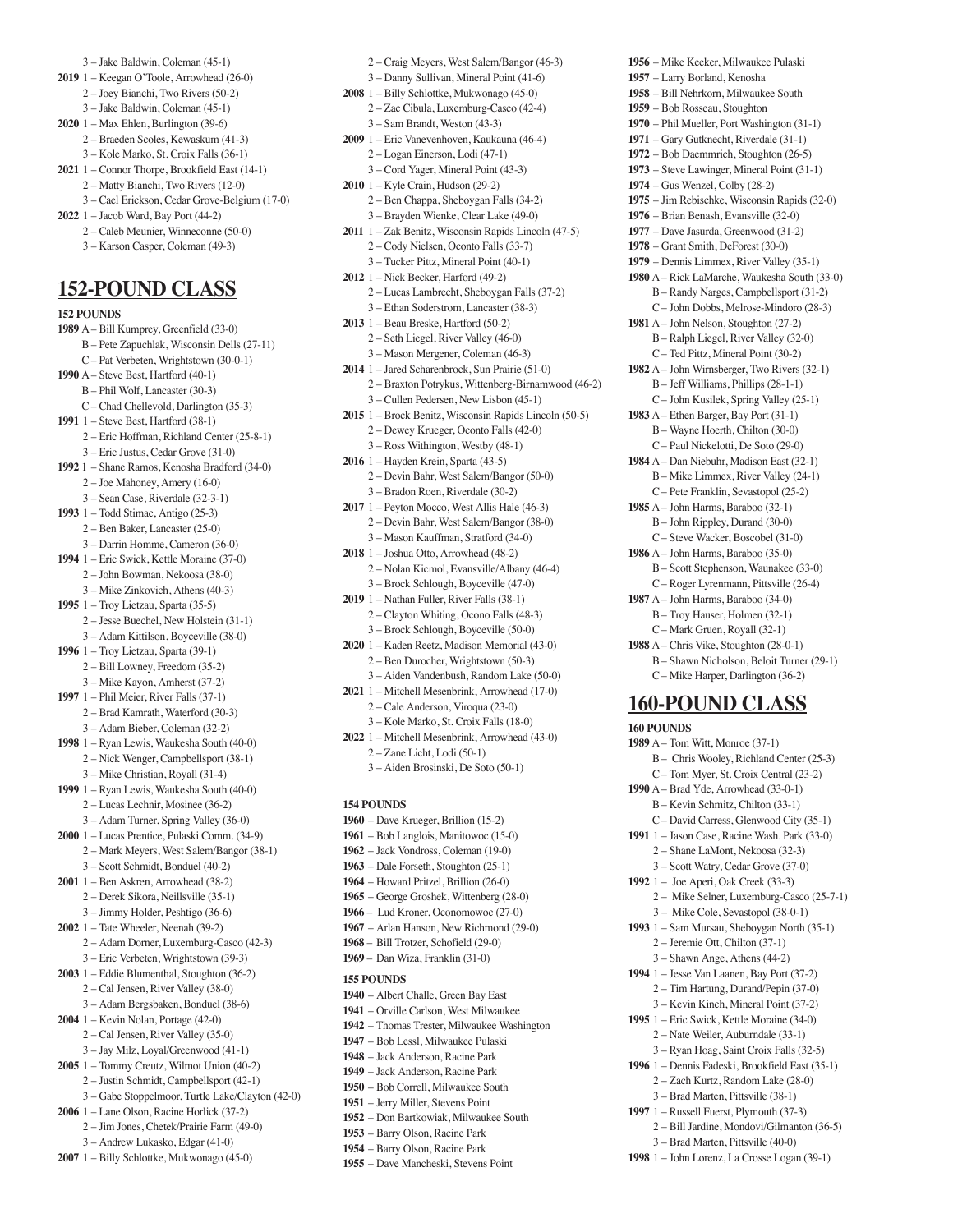2 – Travis Ebert, Campbellsport (38-1) 3 – Jereme Maye, Crivitz (40-0) **1999** 1 – Matt Neumueller, Medford (37-0) 2 – Tyler Baier, Durand/Pepin (35-2) 3 – Jereme Maye, Coleman (44-0) **2000** 1 – Chris Borchardt, Arrowhead (39-1) 2 – Mike Kratz, Oconto Falls (41-0) 3 – Chad Steldt, Riverdale (39-0) **2001** 1 – Justin Kruse, Onalaska (34-4) 2 – Matt Mortel, Baldwin-Woodville (35-0) 3 – Pat McGowan, Darlington (39-0) **2002** 1 – AJ Morgan, Hamilton (Sussex) (37-1) 2 – Zach Hampton, Lancaster (39-1) 3 – Kenneth Byl, North Crawford (35-2) **2003** 1 – Jon Nelson, West Allis Central (42-1) 2– Brad Moore, Lancaster (47-1) 3 – Jeremiah Nowak, Edgar (31-0) **2004** 1 – Eric Bath, Pulaski (47-1) 2 – Andy Geving, Osceola (39-2) 3 – Jason Morey, Phillips (36-2) **2005** 1 – Rick Nelson, Stoughton (41-9) 2 – Andy Geving, Osceola (41-0) 3 – A.J. Kissel, Oostburg (38-0) **2006** 1 – Ben Sarbacker, Verona (50-0) 2 – Dennis Reckelberg, Luxemburg-Casco (40-6) 3 – Luke Haag, Mishicot (46-0) **2007** 1 – Ben Sarbacker, Verona (48-2) 2 – Kendall Vogel, Pioneer Westfield (43-1) 3 – Andrew Lukasko, Edgar (45-0) **2008** 1 – Jeff Lemmer, Milwaukee Bradley/South (52-0) 2 – Cody Friemoth, Neillsville (47-0) 3 – Trent Larrieu, Spring Valley/Elmwood (38-2) **2009** 1 – Noah Budi, Kaukauna (48-2) 2 – Scott Liegel, River Valley (45-0) 3 – Buddy Lincks, Waterloo (42-3) **2010** 1 – Matthew Pennings, Green Bay Preble/East (49-0) 2 – Spencer Meinholz, Marshall (54-4) 3 – Buddy Lincks, Waterloo (41-3) **2011** 1 – Brad Dolezal, Marshfield (47-0) 2 – Brad Bentz, Kewaskum (28-1) 3 – Austin Nottestad, Westby (44-3) **2012** 1 – Kegan Gennrich, Hortonville (42-1) 2 – Jackson Fox, Wrightstown (47-4) 3 – Dominic Flock, Cashton (49-1) **2013** 1 – Cody Nannemann, Waterford (45-5) 2 – Gable Frandson, Ellsworth (45-7) 3 – Ethan Soderstrom, Lancaster (51-4) **2014** 1 – Travis Hettinga, Wausau West (45-3) 2 – Gable Frandsen, Ellsworth (55-1) 3 – Luke Nowak, Iowa-Grant/Highland (38-11) **2015** 1 – Jordan Gundrum, West Bend East (50-0) 2 – Jacob Poches, Portage (43-4) 3 – Jared Roen, Riverdale (43-3) **2016** 1 – Jackson Hemauer, DeForest (48-2) 2 – Seth Vosters, Freedom (43-5) 3 – Stetson Clary, Ithaca/Weston (29-3) **2017** 1 – Tyler Dow, Stoughton (55-2) 2 – Shane Liegel, River Valley (42-4) 3 – Brock Schlough, Boyceville (43-1) **2018** 1 – Peyton Mocco, West Allis Hale (54-1) 2 – Evan Vosters, Freedom (42-4) 3 – Max Maylor, Iowa-Grant/Highland (45-1) **2019** 1 – Dajun Johnson, White. Bay/Domin./Univ. Sch. (40-0) 2 – Sam Peters, Freedom (41-4) 3 – Brady Spaeth, Cadott (46-0) **2020** 1 – Keegan O'Toole, Arrowhead (49-0) 2 – Ellis Pfleger, Grafton (47-3) 3 – Nolan Springer, Mineral Point (41-2) **2021** 1 – Jack Ganos, Arrowhead (18-1) 2 – Braeden Scoles, Kewaskum (16-0) 3 – Aiden Vandenbush, Random Lake (22-0) **2022** 1 – Ethan Riddle, Germantown (46-2)

2 – Braeden Scoles, Kewaskum (54-0)

**165 POUNDS**  – Sam Muir, Racine Park – Zigmunt Greevers, Milwaukee South – James Palmer, Neenah – Myron Ragan, Milwaukee Pulaski – Glenn Stadler, Milwaukee Pulaski – Robert Frost, Milwaukee South – Eugene Sorenson, Stevens Point – Wayne Stabenau, Racine Horlick – Louis Milsted, Madison East – Peter Juszcak, Milwaukee Pulaski – Ted Mrochinski, Milwaukee South – John Krajco, Madison East – Ed Wilke, Janesville – Roy Hickey, Stevens Point – Ed Alderman, Stevens Point – Joe Groshek, Wittenberg – Mike Smith, Madison West (22-0) – Howard Patz, Coleman (20-0) – Darrell Herman, Waupun (22-2) – Kieren Lordahl, Watertown (21-0) – Marv Lesch, Port Washington (30-0) – Jim Betro, Amherst (26-0) – Allen Mursau, Coleman (19-1) – Dennis Alf, Berlin (24-0) – John Framstad, Amery (29-0) – Jerry Alme, Stoughton (31-2) – Jeff Voss, Wisconsin Heights (30-0) **167 POUNDS**  – Tim Drone, Riverdale (31-1) – Gordie Aschebrook, Stratford (31-5) – Rick Lagerman, Shorewood (27-0-1) – Bill Luedtke, Manitowoc (27-0) –Randy Hill, Merrill (30-0) – Rick Rabensdorf, DeForest (29-2) – Dennis Wagner, Omro (26-5) – Bob Hackbart, Hartland-Arrowhead (28-0) – Dwayne Schultz, Reedsburg (33-0-1) A – Scott Anderson, Stoughton (24-8) B – Dennis Limmex, River Valley (32-0) C – Duane Groshek, Rosholt (29-1) A – Ron LaMarche, Waukesha South (32-1) B – Rob Uphoff, Reedsburg (29-1) C – Dave Schickel, Mineral Point (26-5) A – Barry Preslaski, Pulaski (32-0) B – Ralph Liegel, River Valley (30-0) C – Dave Schickel, Mineral Point (31-1) A – Dan Laurent, Two Rivers (27-1) B – Paul Wehking, River Falls (31-2) C – Scott McKernon, Mineral Point (33-1) A – John Fredrickson, Antigo (31-0) B – Dean Price, East Troy (32-2) C – Lance Hansen, Luck (22-0) A – Dave Gunderson, La Crosse Central (33-2) B – Ted Price, East Troy (32-0) C – Kraig Wasley, Mineral Point (32-0) A – Fritz Lehrke, D.C. Everest (35-0) B – John Wagner, Peshtigo (27-2) C – Jay Fitzgerald, Boscobel (33-2) A – Mike Griswold, Oconomowoc (34-0) B – Robert Llorca, Turner (27-0) C – Jim Schwebach, Elmwood (34-0) A – Mike Griswold, Oconomowoc (34-0)

3 – Kole Marko, St. Croix Falls (43-0)

 B – Troy Hauser, Holmen (34-0) C – Rick Rueth, Loyal (34-1-1)

### **170-POUND CLASS**

**170 POUNDS 2012** 1 – Jacob Stilling, Elkhorn (44-2)

 2 – Jacob Morrissey, Oconto Falls (43-1) 3 – Luke Nowak, Edgar (39-3) **2013** 1 – Jacob Stilling, Elkhorn (46-1) 2 – Jacob Morrissey, Oconto Falls (44-0) 3 – Matt Nowak, Edgar (43-2) **2014** 1 – Beau Breske, Hartford (52-0) 2 – Justin Dolata, Mauston (33-0) 3 – Grant Wedepohl, Reedsville (43-1) **2015** 1 – Mason Reinhardt, Merrill (49-1) 2 – Brady Colden, Brodhead/Juda (48-2) 3 – Devin Lemanski, Edgar (41-0) **2016** 1 – Billy Pitzner, Milton (49-4) 2 – Jordan Michael, Lomira (48-6) 3 – Helton Vandenbush, Random Lake (48-3) **2017** 1 – Jose Acosta, Manitowoc Lincoln (48-1) 2 – Elijah Alt, River Valley (44-1) 3 – Helton Vandenbush, Random Lake (47-1) **2018** 1 – Parker Keckeisen, Nicolet (31-0) 2 – Shane Liegel, River Valley (48-0) 3 – Ryan Neu, Dodgeland (44-0) **2019** 1 – Joshua Otto, Arrowhead (43-1) 2 – Reece Worachek, Luxemburg-Casco (43-5) 3 – Trevor Dennee, Stratford (49-1) **2020** 1 – Da'jun Johnson, White. Bay/Domin./Univ. Sch. (37-0) 2 – Clayton Whiting, Oconto Falls (48-1) 3 – Brady Spaeth, Cadott (46-0) **2021** 1 – Connor Mirasola, West Bend West (20-0) 2 – Jared Stricker, Ashland (17-0) 3 – Nolan Springer, Meineral Point (14-0) **2022** 1 – Aeoden Sinclair, Milton (48-1) 2 – Owen Heiser, Evansville (54-0) 3 – Brant Cracraft, Mishicot (48-2) **171 POUNDS 1989** A – Edwin Allen, Milw. Pulaski (35-1) B – Darin Tiedt, Freedom (35-1) C – Tim Myer, St. Croix Central (35-0) **1990** A – Clint Preslaski, Ashwaubenon (32-0) B – Kevin Giese, Brillion (31-1) C – Joey Heil, Edgar (37-0) **1991** 1 – Corrie Gonyer, Chippewa Falls (36-0) 2 – Jim Schinker, Tomahawk (33-3) 3 – Larry Green, Darlington (35-1) **1992** 1 – Judd Sturm, Rhinelander (37-1) 2 – Garrett Depies, Random Lake (18-1) 3 – Rhet Reichardt, Brillion (28-1) **1993** 1 – Jeremy Becker, West Bend West (37-0) 2 – Joe Burgess, Bloomer/New Auburn (29-5) 3 – Tony Fisher, Melrose-Mindoro (32-3) **1994** 1 – Matt Manders, De Pere (36-3) 2 – Trent Peterson, St. Croix Falls (32-3) 3 – Ken Bigley, Three Lakes (34-0) **1995** 1 – Dean Berna, Pulaski (32-4) 2 – Scott Newton, Baldwin-Woodville (38-0) 3 – Aaron Phelphs, Cornell (34-1) **1996** 1 – Eric Swick, Kettle Moraine (37-0) 2 – Scott Newton, Baldwin-Woodville (34-1) 3 – Clint Hurda, Mineral Point (37-3) **1997** 1 – Joe Matczak, Pulaski (38-1) 2 – Andy Kazik, West De Pere (37-1) 3 – Mitch Boggess, Clinton (33-3) **1998** 1 – Adam Kolo, Wis. Rapids Lincoln (41-1) 2 – Bill Lowney, Freedom (39-0) 3 – Brad Marten, Pittsville (38-0) **1999** 1 – Nate Roth, Stevens Point (35-0) 2 – Travis Ebert, Campbellsport (38-0) 3 – Lyle Jankee, Cadott (37-2) **2000** 1 – Paul Schlottke, Muskego (40-0) 2 – Brady Reinke, Phillips (35-1) 3 – Justus Benson, North Crawford (21-5) **2001** 1 – Lee Kraemer, DeForest (39-0) 2 – Trevor Wahlquist, Baldwin-Woodville (35-0)

3 – Will Stuart, Stratford (44-3)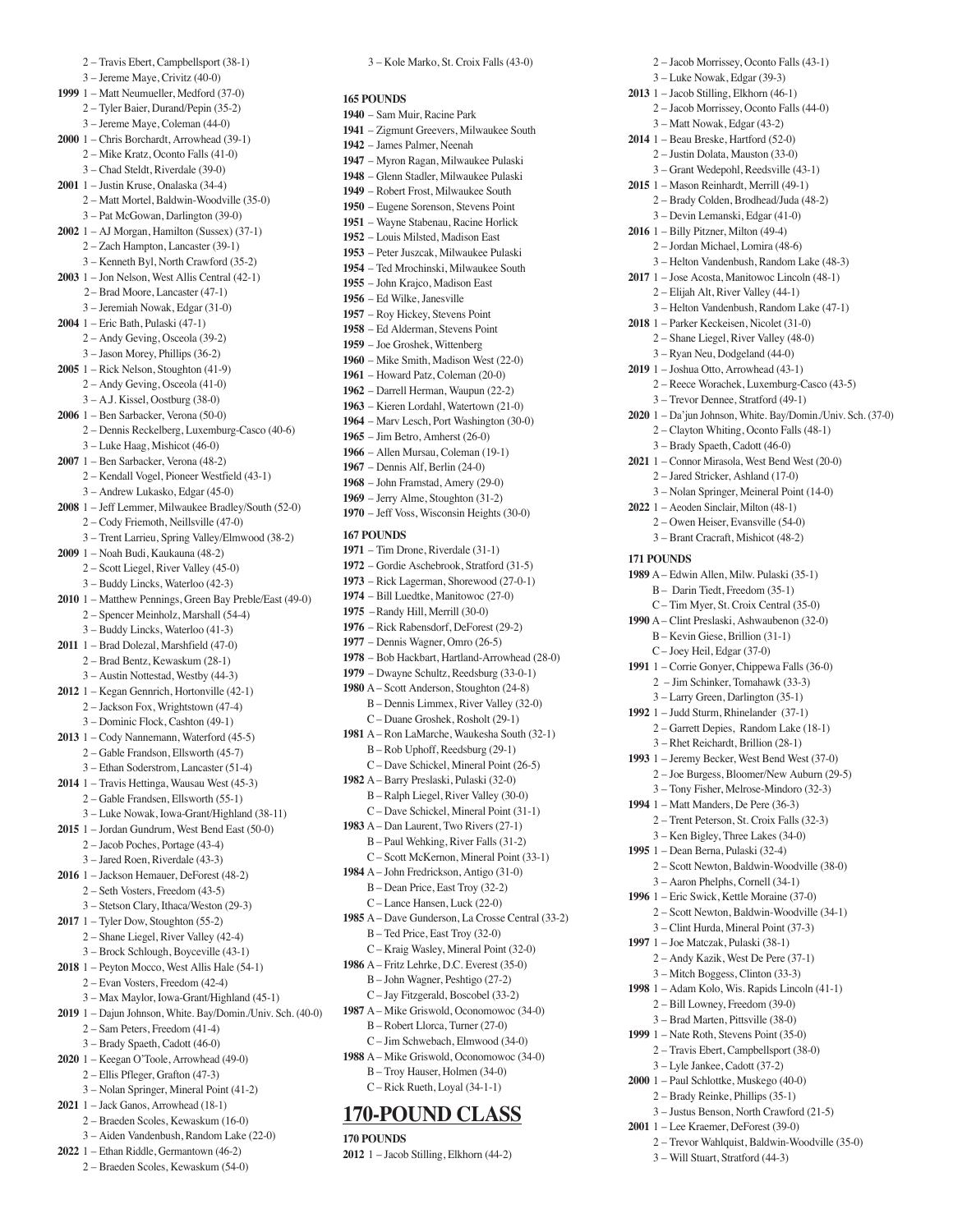- **2002** 1 Trevor Howard, Menomonie (40-0) 2 – Jason Lulloff, Kiel (35-1)
	- 3 Brandon Wanless, Ithaca (36-3)
- **2003** 1 Trevor Howard, Menomonie (40-0) 2 – Chris Kratz, Oconto Falls (38-2)
	- 3 Dustin Robinson, Florence (48-1)
- **2004** 1 Eddie Blumenthal, Stoughton (51-0) 2 – Josh Chelf, Tomahawk (41-0)
- 3 Trent Vanderhoof, Shell Lake (39-3)
- **2005** 1 James Barker, Neenah (40-0)
	- 2 David Casper, Westby (44-1)
	- 3 Matt Gevelinger, Mineral Point (40-2)
- **2006** 1 Eric Bugenhagan, Franklin (37-1)
	- 2 Andrew Eastlick, Belmont/Platteville (42-3) 3 – A.J. Kissel, Oostburg (42-0)
- **2007** 1 Jody VanLaanen, Ashwaubenon (47-1) 2 – Lucas Hoisington, Cumberland (39-0)
	- 3 A.J. Kissel, Oostburg (43-0)
- **2008** 1 Sam Engelland, Neenah (45-0)
	- 2 Grant Miller, Dodgeville (52-0)
		- 3 Duane Hartkopf, Crivitz (45-1)
- **2009** 1 Ben Brummel, Middleton (45-4) 2 – Joe Raygor, St. Croix Falls (43-0)
	- 3 Patrick Kissel, Oostburg (43-1)
- **2010** 1 Davion Willis, Milwaukee Custer/Madison/ Marshall/Northwest/Languages (54-1)
	- 2 Joe Raygor, St. Croix Falls (42-0)
	- 3 Patrick Kissel, Oostburg (41-0)
- **2011** 1 Ian Johnson, Milton (37-4)
	- 2 Jake Morrissey, Oconto Falls (44-0) 3 – Austin Ebert, Reedsville (42-3)
- **175 POUNDS**
- **1940** Arnold Volz, Racine Park
- **1969** Ron Dobbs, Richland Center (30-0)
- **1970** Bob Druckenbrod, Madison Memorial (26-3)

### **180 POUNDS**

- **1941** Art Isleb, Milwaukee Washington
- **1942** Robert Hayward, Milwaukee Washington
- **1947** Gene Ureda, Milwaukee South
- **1948** Kenneth Powleit, West Milwaukee
- **1949** Paul Luety, Beloit
- **1950** Norman Sobczak, Milwaukee South
- **1951** Joe Kumprey, Milwaukee Pulaski
- **1952** Ed Reichel, Racine Horlick
- **1953** Paul Jusczak, Milwaukee Pulaski **1954** – Paul Jusczak, Milwaukee Pulaski
- **1955** Jim Upthagrove, Stevens Point
- **1956** Bill Mitchell, Kenosha
- **1957** Gerald Schindler, Milwaukee Juneau
- **1958** Roger Larson, Marshfield
- **1959** John Triggs, Milwaukee King
- **1960** Ralph Waltz, Granville (22-1)
- **1961** Harry Roberts, Janesville (21-4)
- **1962** Pat Sommerfield, Milwaukee Custer (19-4)
- **1963** Ken Haacke, Muskego (29-0)
- **1964** Gary Stults, Beloit (28-0)
- **1965** John Sandner, Madison West (25-0-1)
- **1966** Russ Hellickson, Stoughton (29-0)
- **1967** Gordon Guerink, Schofield (25-0) **1968** – Rich Hinebaugh, Monroe (27-0)

## **182-POUND CLASS**

- **182 POUNDS**
- **2012** 1 Roland Dunlap, Muskego (46-1)
	- 2 Dusty Jentz, Belmont/Platteville (40-1) 3 – Blake Welu, Iowa-Grant (42-4)
- **2013** 1 Aaron Rothwell, Sheboygan North (47-0)
	- 2 Brady Huenink, Waupun (39-1)
	- 3 Luke Nowak, Edgar (45-0)
- **2014** 1 Wesley Schultz, Sun Prairie (47-0) 2 – Dennis Schulz, Ellsworth (27-3)
- 3 David Chadd, Lancaster (48-3)
- **2015** 1 Josh Waddell, Menomonie (41-3) 2 – Bennett Paulson, Amery (44-2) 3 – Kamren Bornbach, Stratford (41-3)
- **2016** 1 Beau Breske, Hartford (51-0) 2 – Matt Blome, Mount Horeb (46-2)
- 3 Kamren Bornbach, Stratford (50-2) **2017** 1 – Jackson Hemauer, DeForest (49-1)
	- 2 Jacob Sigler, Ellsworth (46-5)
- 3 James Palmer, Boyceville (44-1)
- **2018** 1 Jared Krattiger, Waterford (50-1) 2 – Stephen Buchanan, Neillsville/Greenwood/Loyal (46-2)

**1991** 1 – Todd Raymond, Waupun (35-0)

 3 – Jason Ott, Royall (39-0) **1999** 1 – Glen Berna, Pulaski (24-0) 2– John Adler, Lodi (39-1)

**2000** 1 – Glen Berna, Pulaski (40-1)

3 – Nathaniel Muckerheide, Oostburg (34-4)

 3 – Andy Moore, Heritage Christian (44-1) **2006** 1 – Trevor Brandvold, River Falls (45-0) 2 – David Casper, Westby (46-3) 3 – Rory Edge, Iowa-Grant (46-1) **2007** 1 – Joe Budi, Kaukauna (50-0)

 2 – Nick Lloyd, Luxemburg-Casco (40-6) 3 – Cody Dean, Manawa (48-3) **2008** 1 – Joe Budi, Kaukauna (49-0)

 2 – Nick Lloyd, Luxemburg-Casco (41-4) 3 – Tyler Landon, Lancaster (43-0) **2009** 1 – Jackson Hein, Wausau West (51-3) 2 – Josh Mohr, Pewaukee (45-5) 3 – Jack Duerst, Boyceville (43-0) **2010** 1 – Noah Budi, Kaukauna (48-0) 2 – Dylan Iczkowski, Mosinee (43-1) 3 – Ben Tauchen, Bonduel (46-4) **2011** 1 – Roland Dunlap, Muskego (42-3) 2 – Bo Seibel, Kewaskum (40-1)

3 – Casey Haase, Weyauwega-Fremont (42-6)

**2012** 1 – Devin Peterson, Wisconsin Rapids Lincoln (40-0)

**195-POUND CLASS**

 2 – Parker Hines, Ellsworth (38-1) 3 – Isaac Nowak, Coleman (43-2) **2013** 1 – Eric Peissig, Menomonie (49-0) 2 – Joey Dedick, East Troy (46-0) 3 – Robby Chubb, Mineral Point (44-1)

**195 POUNDS** 

 2 – Mike Farchione, Kewaskum (31-3) 3 – Seth Strickland, Cumberland (37-2) **2001** 1 – Ryan Proctor, Stoughton (28-0) 2 – Kelby Mack, Lodi (40-2) 3 – Ryan Allen, Iowa-Grant (38-0) **2002** 1 -- Grant Peissig, Menomonie (40-1) 2 -- Kelby Mack, Lodi (39-1) 3 -- Matt Bauman, Stratford (44-0) **2003** 1 – Grant Peissig, Menomonie (41-0) 2 – Dallas Herbst, Winneconne (41-0) 3 – Andrew Neumann, Somerset (36-1) **2004** 1 – Demetrius Gaines, Milw. Custer/Lang./Arts (49-4) 2 – Dallas Herbst, Winneconne (44-0) 3 – Jon Warner, St. Croix Falls (46-0) **2005** 1 – Max Askren, Arrowhead (48-0) 2 – Brad Ruh, Kiel (33-4)

 2 – Pete Range, Baldwin-Woodville (34-1) 3 – Tim Miller, Ozaukee (37-4) **1992** 1 – Jed Trachte, Stoughton (30-1) 2 – Dave Diemel, Bonduel (34-1) 3 – Scott Sprague, Riverdale (33-5) **1993** 1 – Chad Bembenek, Bay Port (39-0) 2 – Jeff Birschback, Campbellsport (38-0) 3 – Greg Anderson, Riverdale (32-3) **1994** 1 – Justin Osswald, Wausau East (37-2) 2 – Joe Kipp, Mondovi/Gilmanton (39-2) 3 – Shawn Ange, Athens (42-0) **1995** 1 – Ryan Gottsacker, Sheboygan North (33-6) 2 – Adrian Mitchell, Lodi (37-1) 3 – Shawn Ange, Athens (44-0) **1996** 1 – Fran Brunette, Bay Port (35-5) 2 – Ken Kraklow, Tomahawk (39-0) 3 – Garret Lowney, Manawa (40-0) **1997** 1 – Jason Foerster, Fort Atkinson (38-1) 2 – Garrett Lowney, Freedom (32-0) 3 – Jason Ott, Royall (36-1) **1998** 1 – Zach Leclair, La Crosse Logan (38-3) 2 – Josh Neumann, New Richmond (33-3)

- 3 Brady Peat, Iowa-Grant/Highland (44-3) **2019** 1 – Parker Keckeisen, Nicolet (47-0) 2 – Shane Liegel, River Valley (47-0)
- 3 Trett Joles, Boyceville (50-0) **2020** 1 – Mason Diel, Arrowhead (40-2)
- 2 Reece Worachek, Luxemburg-Casco (48-1) 3 – Trett Joles, Boyceville (46-1)
- **2021** 1 John Gunderson, Baraboo (15-0) 2 – Clayton Whiting, Oconto Falls (17-0)
- 3 Mason Hughes, Mineral Point (15-2) **2022** 1 – Connor Mirasola, West Bend West (50-2)
	- 2 Clayton Whiting, Oconto Falls (50-1)
	- 3 Samuel Schwabe, Random Lake (52-2)
	-

### **185 POUNDS**

- **1940** Louis Buell, Green Bay West
- **1970** Larry Schuman, Merrill (29-0-2)
- **1971** Paul Cudd, River Falls (13-2)
- **1972** Dan Carr, Lake Mills (31-0)
- **1973** Mark Neumann, St. Croix Central (32-0) **1974** – Jere Turbin, Wisconsin Rapids (33-0)
- **1975** Mitch Hull, Evansville (29-0)
- **1976** Tony Udelhofen, Lancaster (31-1)
- $1977$  Pat Switlick, Athens  $(29-1)$
- **1978** Pete Zamzow, Portage (30-0)
- **1979** Tom Dobbs, Melrose-Mindoro (30-0)
- **1980** A Bob Kopecky, Waukesha South (33-0) B – Mark Steinhorst, Kewaunee (28-2)
	- C Joe Samsa, Lena (28-0)
- **1981** A Dave Witt, Wisconsin Rapids (28-5) B – Jack Miller, DeForest (27-3) C – Joe Samsa, Lena (28-0)
- **1982** A Duane Fischer, Merrill (30-2-2) B – Kyle Richards, Lodi (26-0)
	- C Al Schult, Iowa-Grant (26-3)
- **1983** A Rod LaMarche, Waukesha North (33-0) B – Kyle Richards, Lodi (31-0)
	- C Craig Patz, Coleman (22-0)
- **1984** A Rod LaMarche, Waukesha North (29-1) B – Todd Seiler, Sauk Prairie (32-1) C – Craig Patz, Coleman (32-0)
- **1985** A Chuck Shifferd, Arrowhead (31-1) B – Mike Traynor, Ellsworth (30-1)
	- C Bill Hofacker, Spring Valley (30-0)
- **1986** A Rodney Roth, Stevens Point (27-3) B – Ron Gramling, Holmen (19-1) C – Tim Colden, Juda (28-1)
- **1987** A LaVerne Voigt, Merrill (34-0) B – Jon Kelly, Elkhorn (30-1-1)
	- C Dan Skon, Pittsville (30-1)
- **1988** A T.D. Biegel, Wisconsin Rapids (40-0) B – Pete Wang, Platteville (33-0-1)
	- C Bob Mikolon, Cameron (29-1-1)

**1989** A – Todd Hein, Oconomowoc (33-1) B – Troy Bolan, Columbus/Fall River (34-1) C – Scott Glowe, Somerset (28-4) **1990** A – Eric Nolan, Waupun (33-2) B – Collin Green, Westby (36-0) C – John Troxel, Riverdale (35-3)

### **189 POUNDS**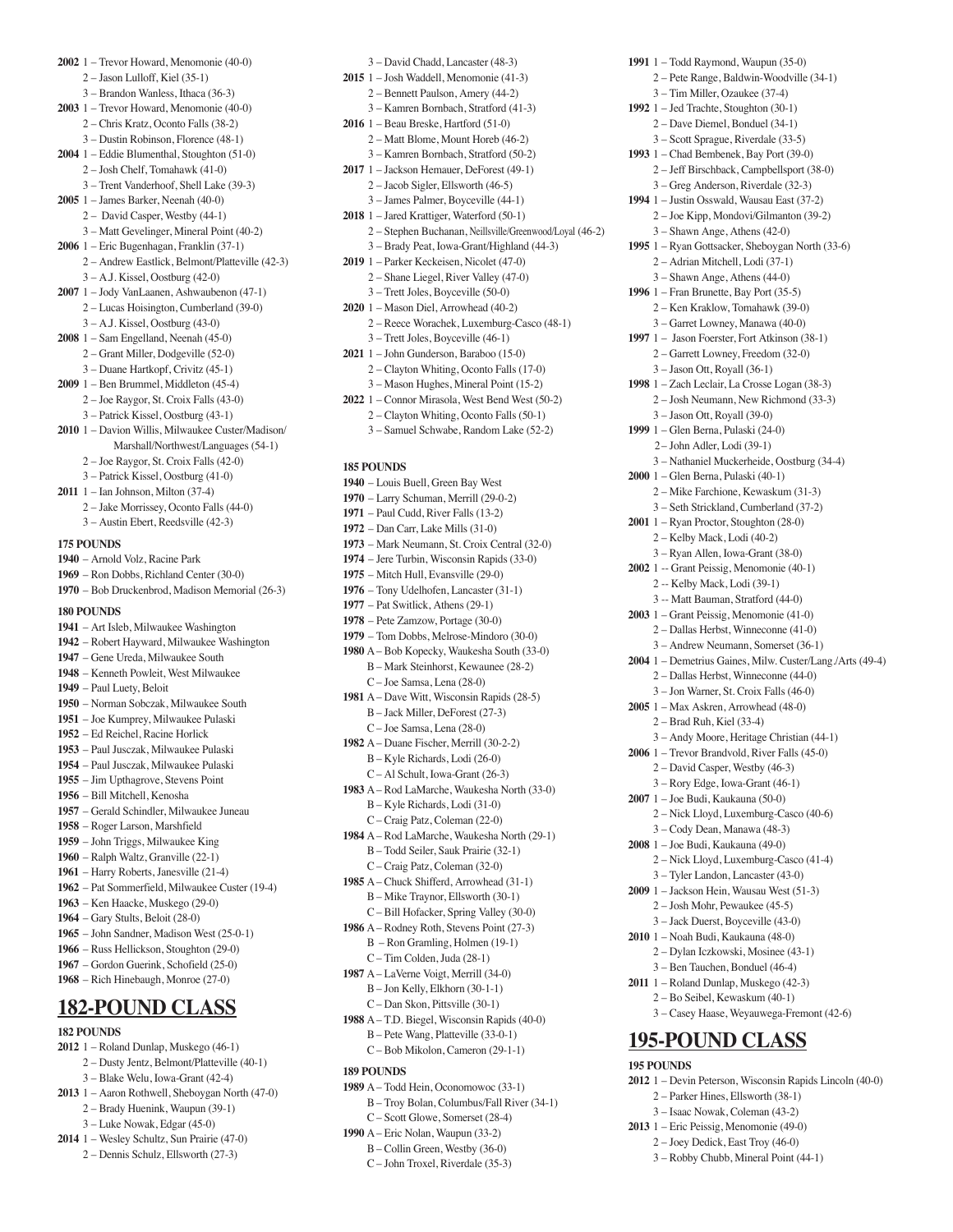- **2014** 1 Jordan Reisinger, Tomah (45-1)
	- 2 Joe Rademacher, St. Croix Falls (43-1)
	- 3 Dondrick Tackes, Stratford (35-1)
- **2015** 1 Mason Stokke, Menomonie (44-0)
	- 2 Ramsey Bloy, Freedom (48-1) 3 – David Chadd, Lancaster (42-0)
- **2016** 1 Jacob Raschka, Pewaukee (54-0)
- 2 Bennett Paulson, Amery (43-2)
- 3 Jaxon Seufzer, Dodgeland (45-2)
- **2017** 1 Jacob Raschka, Pewaukee (52-2)
	- 2 Hunter Luepke, Spencer/Columbus Catholic (39-2) 3 – Garrett Joles, Boyceville (44-1)
- **2018** 1 Beau Yineman, Neenah (45-0)
	- 2 Ryan Larson, St. Croix Central (20-2)
	- 3 Garrett Joles, Boyceville (42-0)
- **2019** 1 Sam Mitchell, Marshfield (47-1)
	- 2 Stephen Buchanan, Neillsville/Green./Loyal (48-0)
	- 3 Jacob Giese, Bonduel (44-2)
- **2020** 1 Marshall Kools, Neenah (45-0)
	- 2 Tyler Hannah, Prairie du Chien (54-0)
	- 3 Trevor Dennee, Stratford (50-1)
- **2021** 1 Drake Anderson, Bay Port (20-0) 2 – Kale Hopke, Amery (22-0)
	- 3 Trett Joles, Boyceville (19-0)
- **2022** 1 Cole Mirasola, West Bend West (50-2)
	- 2 Max Ramberg, Baldwin-Woodville (44-3) 3 – Raife Smart, Stratford (33-3)
- **215 POUNDS**
- **2003** 1 Seth Jozwiak, D.C. Everest (42-4) 2 – Grant Daigle, Tomahawk (44-2) 3 – Matt Bauman, Stratford (42-0) **2004** 1 – Tim McCarthy, Neenah (42-0) 2 – Jonathan Hart, Ellsworth (34-0) 3 – Ross Schladweiler, Oostburg (44-0) **2005** 1 – Dane Thompson, Wisconsin Rapids Lincoln (48-0) 2 – Blake Roemer, Ripon (41-5) 3 – Rene Vargas, Luck (26-5) **2006** 1 – Justin Schmalfeldt, Burlington (38-0) 2 – Justin Neumann, Somerset (38-1) 3 – Stefan Geissler, Cadott (38-4) **2007** 1 – Dallas O'Malley, Stoughton (45-1) 2 – Jake Kleusch, Chetek/Prairie Farm (34-2) 3 – Rory Edge, Iowa-Grant (48-1) **2008** 1 – Mike Taylor, Ashwaubenon (42-1) 2 – Billy Mayer, Campbellsport (38-1) 3 – John Poppie, Luther (29-3) **2009** 1 – Vance Grube, Wisconsin Rapids Lincoln (47-1) 2 – Trever Spude, Luxemburg-Casco (47-0) 3 – Chad Johnson, De Soto (43-0) **2010** 1 – Alex Polizzi, Beloit (45-0) 2 – Matt Tourdot, Sparta (50-0) 3 – Chad Johnson, De Soto (44-1) **2011** 1 – Jordan Gruettner, Muskego (40-0) 2 – Riley Delzer, Oconto Falls (39-5) 3 – Ben Tauchen, Bonduel (47-1) **220-POUND CLASS 220 POUNDS**
- **2012** 1 Jordan Gruettner, Muskego (44-0)
	- 2 Riley Delzer, Oconto Falls (42-1)
	- 3 Clayton Jennings, Weston/Ithaca (46-1)
- **2013** 1 Tyler Schmidt, Merrill (45-0)
- 2 Luke Destiche, Luxemburg-Casco (46-7) 3 – Christian Moore, Royall (45-0)
- **2014** 1 Tyler Schmidt, Merrill (52-1)
	- 2 Luke Destiche, Luxemburg-Casco (44-0) 3 – Chase Nottestad, Westby (47-1)
- **2015** 1 Alec Ingold, Bay Port (41-0)
	- 2 Dane Borchardt, Tomahawk (49-1)
		- 3 Ben Stone, Cumberland (43-1)
- **2016** 1 Mason Stokke, Menomonie (31-0)
- 2 Brady Wetter, Dodgeville (29-0)
- 3 Ethan Hofacker, Spring Valley/Elmwood (41-3)
- **2017** 1 Aric Bohn, Mukwonago (40-7)
	- 2 Dakotah Daffinson, Melrose-Min./G-E-T (42-6) 3 – Kamren Bornbach, Stratford (41-1)
- **2018** 1 Aric Bohn, Mukwonago (44-5)
	- 2 Hunter Luepke, Spencer/Columbus Catholic (49-0) 3 – Bryce Holderman, Amherst (41-1)
- **2019** 1 Jacob Somlai, Brookfield Central (48-0) 2 – Jake Rau, Medford (35-2)
	- 3 Drew Hennessey, Iowa-Grant/Highland (40-1)
- **2020** 1 Brooks Empey, Stoughton (56-1) 2 – Jake Rau, Medford (38-2)
- 3 Ethan Heil, Edgar (31-0) **2021** 1 – Brooks Empey, Stoughton (16-0)
	- 2 Koy Hopke, Amery (22-0) 3 – Gavin Tegels, Cadott (19-1)
- **2022** 1 Jackson Mankowski, Madison La Follette (44-0)
	- 2 Koy Hopke, Amery (55-0)
	- 3 Gavin Tegels, Cadott (48-1)

### **HEAVYWEIGHT - UNDER 200 POUNDS**

- **1941** Art Hekkers, Milwaukee Washington
- **1942** Lee Hoppe, Luxemburg
- **1947** Gene Rembolski, Milwaukee South

### **UNLIMITED OR HEAVYWEIGHT**

- **1948** Alex Mandi, Racine Park
- **1949** Cliff Mancheski, Stevens Point **1950** – Don Mrochinski, Milwaukee South
- **1951** Don Mrochinski, Milwaukee South
- **1952** Bob Sobczak, Milwaukee South
- **1953** Bob Sobczak, Milwaukee South
- **1954** Jerry Bensene, West Milwaukee
- **1955** Jack Herrington, Janesville
- **1956** Terry Huxhold, Milwaukee King
- **1957** Jack Herrington, Janesville **1958** – Lawrence Teesch, Valders
- **1959** Roger Pillath, Coleman
- **1960** Roger Pillath, Coleman (20-0)
- **1961** Mike McCoy, Milwaukee Washington (18-1)
- **1962** Lee Trepanier, Oconto (18-3)
- **1963** LaMarr Birts, Milwaukee North (24-1)
- **1964** Jerry Pillath, Coleman (23-0)
- **1965** Charles Wertsching, Watertown (25-1)
- **1966** Bob Olson, Superior (25-2)
- **1967** Ron Fandrick, Manitowoc (29-1)
- **1968** Tim Berg, Beaver Dam (28-2-1)
- **1969** Mike Barlass, Milton (29-0)
- **1970** Mike Barlass, Milton (29-2) **1971** – Mike Jenkins, River Falls (27-5)
- 
- **1972** Gary Sommer, Racine Horlick (29-0)
- **1973** Mike Webb, Nekoosa (31-0-1) **1974** – Don Meyer, Reedsburg (29-0)
- **1975** Don Meyer, Reedsburg (32-0)
- **1976** Chuck Goldsmith, Milwaukee South (31-0)
- **1977** Leo Joyce, Wisconsin Dells (33-0)
- 
- **1978** Tim Carmin, Delavan-Darien (31-0-1) **1979** – Tim Krumrie, Mondovi (28-0)
- **1980** A Chester Nelson, Oregon (26-0)
	- B Jeff Steffens, Lancaster (28-1)
		- C Joe Buelt, Pittsville (31-2)
- **1981** A Mark Rietveld, Kimberly (29-1-1) B – Bob Gabbey, Whitewater (15-0) C – Tom Schlotthauer, Wisc. School for the Deaf (26-0)
- **1982** A Cal Magnan, Waukesha South (30-3)
	- B Todd Harrison, Reedsburg (32-0)
- C Chris Wisemiller, Boyceville (28-2-1)
- **1983** A Dave Viaene, Kaukauna (26-0)
	- B Todd Auer, Gale-Ettrick-Trempealeau (30-0) C – Chris Wisemiller, Boyceville (32-1)
- **1984** A Rick Roth, Stevens Point (33-0)
	- B Dennis Wagner, Peshtigo (23-3)

C – Mike Gust, Edgar (30-0)

- **1985** A Todd Butterfield, Green Bay West (31-1) B – Mike Danielson, Amery (29-6)  $C =$ Don Lennartson, Unity  $(30-1)$
- **1986** A Brian Fonville, Milw. Washington (35-1) B – Dean Dingman, East Troy (33-4)
- C Leigh Witthoft, Clear Lake (28-5)
- **1987** A Rocky Biegel, Wisconsin Rapids (37-0) B – Rueben Rave, Black River Falls (31-1) C – Tim Quinlan, Iowa-Grant (30-2) **1988** A – Rockey Biegel, Wisconsin Rapids (40-0)

 B – Brian Hooper, Lake Mills (31-7) C – Kevin Bloom, St. Croix Central (29-4-1)

B – Jason Maniecki, Wisconsin Dells (33-0)

 2 – Jason Maniecki, Wisconsin Dells (34-0) 3 – Jay Suprise, Shiocton (30-1) **1992** 1 – Bill Maurer, Hamilton (36-0) 2 – Erik Halverson, Tomahawk (35-1) 3 – Bill Bonlender, Ozaukee (39-2) **1993** 1 – Dave Garritson, Sparta (32-0) 2 – David Peper, Amery (34-1) 3 – Perry Miller, Brillion (36-0) **1994** 1 – Rory Stein, Menomonie (38-1) 2 – Chris McIntosh, Pewaukee (36-0) 3 – Mike Lodel, Reedsville (35-0) **1995** 1 – Ryan Petersen, Reedsburg (41-0) 2 – Joe Wang, Platteville (29-0) 3 – Frank Kohler, Glenwood City (34-3)

**1989** A – Rob Stine, Fort Atkinson (25-1) B – Larry Henry, Platteville (35-1) C – Ben Hoffmann, Edgar (33-1) **1990** A – Jim Nordstrom, Hartford (38-0)

 C – Ben Hoffman, Edgar (35-2) **1991** 1 – Jim Nordstrom, Hartford (38-0)

**1996** 1 – Jason Pernat, Milton (41-2) 2 – Joe Wang, Platteville (30-0)

**1997** 1 – Joe Cudd, River Falls (39-0) 2 – Joe Wang, Platteville (34-0) 3 – Travis Ray, Seneca (32-4) **1998** 1 – Joe Cudd, River Falls (38-0) 2 – Garret Lowney, Freedom (39-0) 3 – Paul Steffeck, Amherst (34-4) **1999** 1 – Mike Makris, Rhinelander (39-2)

**2000** 1 – Joe Cose, Stoughton (39-1) 2 – Wayne Primmer, Viroqua (39-3) 3 – Matt Fronk, Hillsboro (32-2) **2001** 1 – Devin Kraege, D.C. Everest (43-1) 2 – Richard Ellman, Oconto (39-0) 3 – Dan Skenandore, Oneida Nation (37-0) **2002** 1 – Kent Anderson, Wisconsin Rapids Lincoln (42-0)

 2 – Cole Konrad, Freedom (39-1) 3 – Josh Nowak, Coleman (39-3) **2003** 1 – David Arendt, Port Washington (41-0) 2 – Mike Newkirk, Ladysmith (41-0) 3 – Jake Haag, Mishicot (39-2)

 2 – Pat Detmer, Lodi (44-6) 3 – Mike Newkirk, Ladysmith (47-0) **2005** 1 – Jordan Hein, Wausau West (49-1)

**285-POUND CLASS**

**2007** 1 – Pat Canales, Portage (46-8)

**285 POUNDS** 

**2004** 1 – Chase Wetenkamp, Manitowoc Lincoln (45-0)

 2 – Mike Lenzendorf, Prairie du Chien (44-0) 3 – Andy Schoonover, Boyceville (42-1) **2006** 1 – Anthony Loew, Rice Lake (47-1) 2 – Tyler Figueroa, Valders (45-1)

3 – William McCormick, Heritage Christian (43-0)

3 – Kevin Severson, Wisconsin Heights (34-2)

 2 – Robbie Smazal, Abbotsford/Colby (28-0) 3 – Pat Miron, Saint Croix Falls (38-0)

**275 POUNDS**